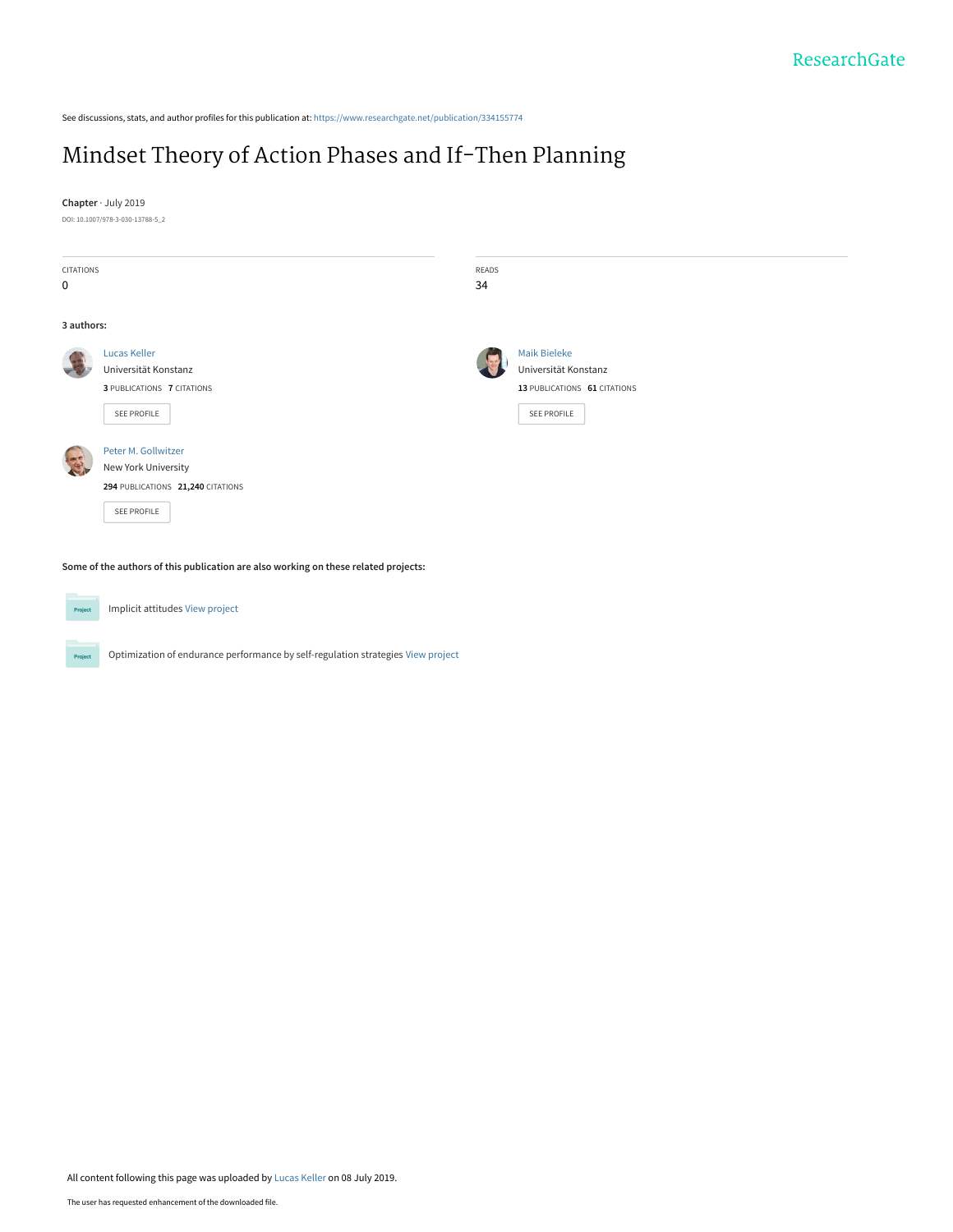#### **Mindset Theory of Action Phases and If-Then Planning**

Lucas Keller

University of Konstanz, Germany

Maik Bieleke

University of Konstanz, Germany

Peter M. Gollwitzer

New York University, USA and University of Konstanz, Germany

Author Note:

**Funding:** The authors gratefully acknowledge financial support from the research units

*Riskdynamics* (FOR 2374) and *Psychoeconomics* (FOR 1882) of the Deutsche

Forschungsgemeinschaft (DFG).

**Conflict of Interest**: The authors declare that they have no conflict of interest.

**Corresponding Author:** Correspondence concerning this chapter should be addressed to

Lucas Keller, University of Konstanz, 78457 Konstanz, Germany. Phone: +49 7531 88 3287,

Email address: [lucas.keller@uni-konstanz.de](mailto:lucas.keller@uni-konstanz.de)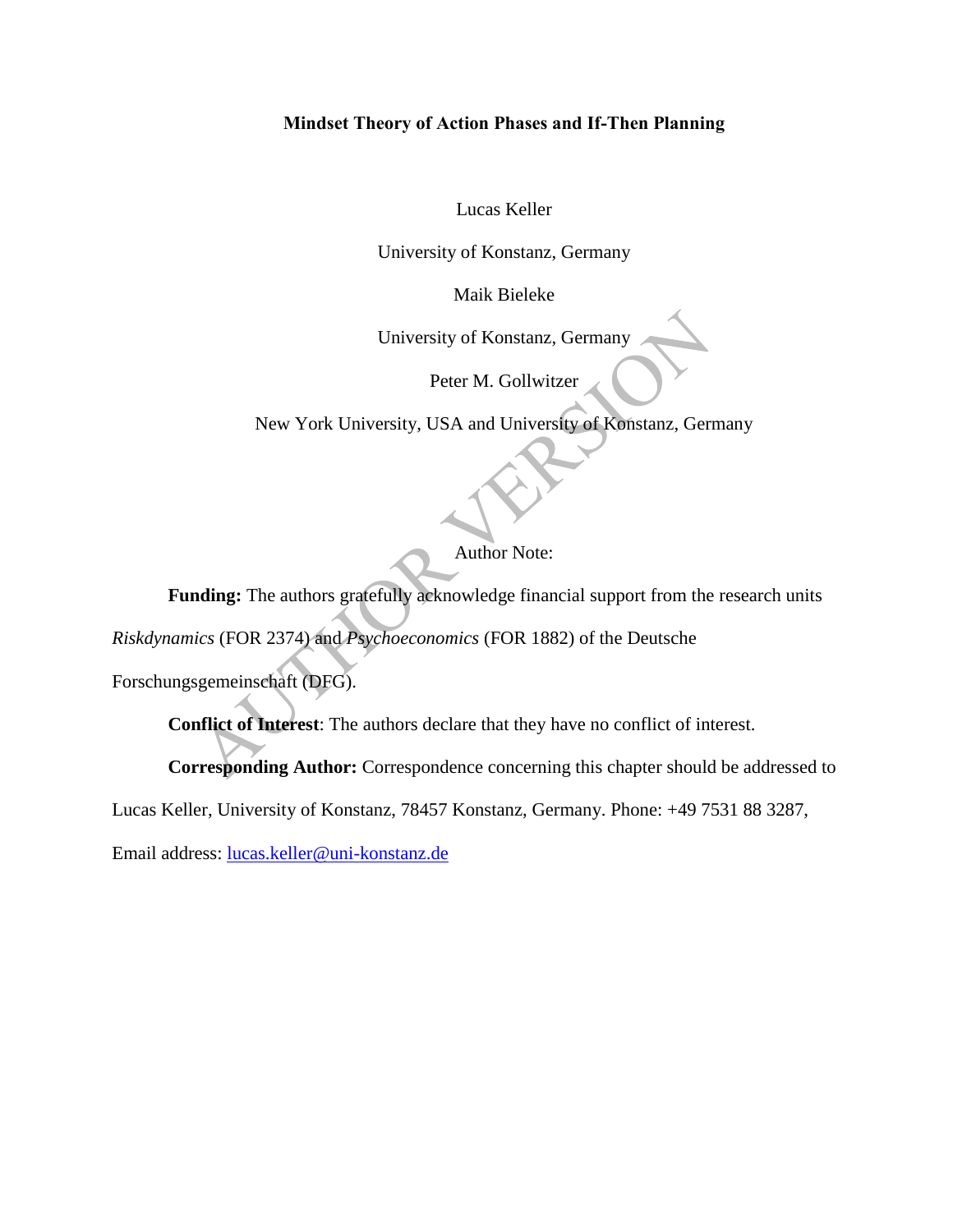#### **Abstract**

In this chapter, we introduce mindset theory of action phases (MAP) and the selfregulation strategy of implementation intentions. MAP proposes four successive distinct phases through which one traverses during goal pursuit. During each phase, the goal-striving individual faces different challenges and the activation of specific cognitive procedures (i.e., mindsets) helps to overcome these challenges. These mindsets can further carry over to unrelated tasks and affect behavior. Implementation intentions are specific if-then plans (i.e., "If critical situation S occurs, then I will perform goal-directed response R!"). Across close to 100 independent studies with more than 8,000 participants, implementation intentions were shown to promote goal attainment beyond the mere formation of goals (Gollwitzer & Sheeran, 2006). We present applied contexts and recent developments of MAP and implementation intentions and close the chapter by discussing a study on the effects of implementation intentions in curtailing the escalation of commitment.

Key words: self-regulation, motivation, volition, goals, plans, implementation intentions, mindsets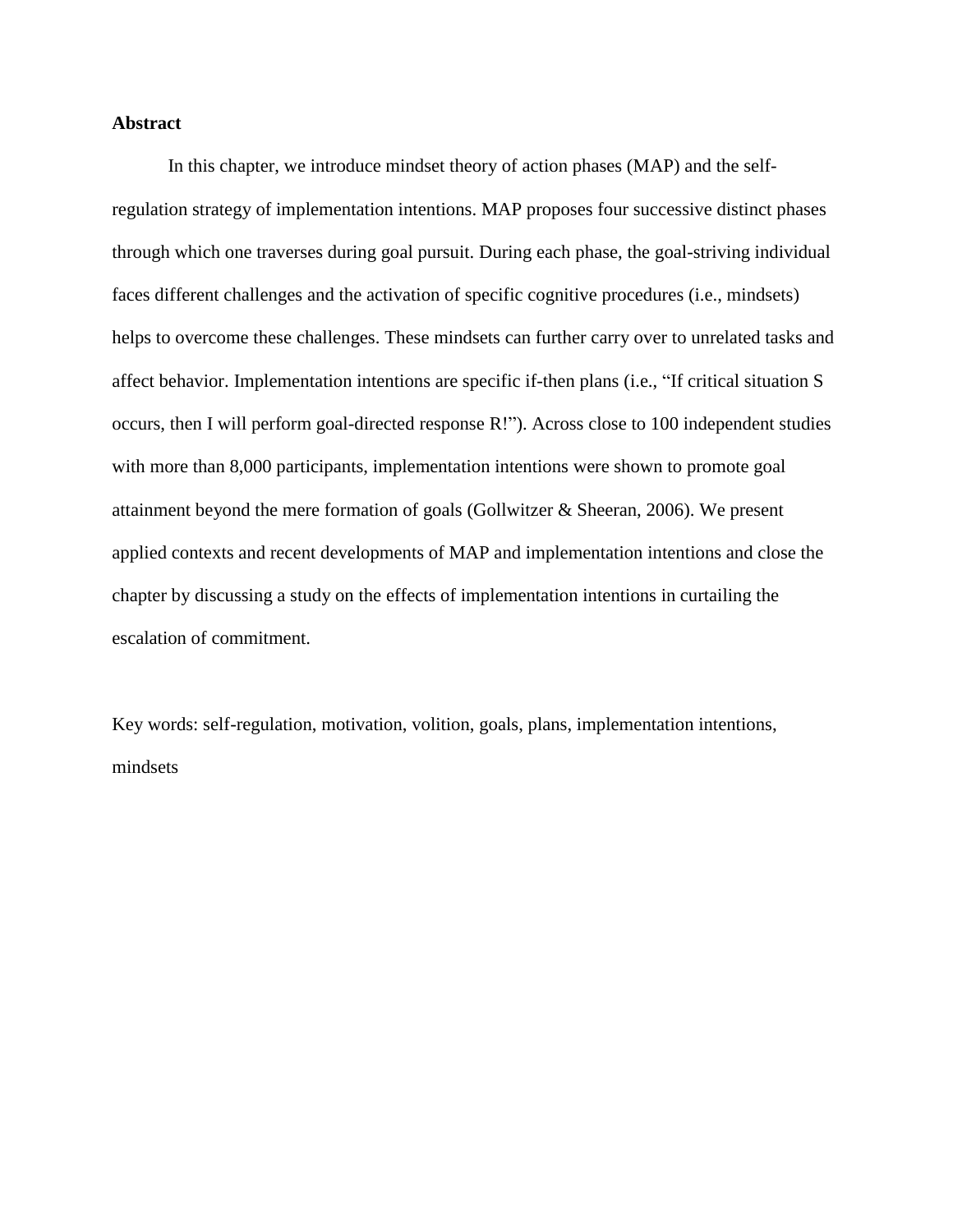# **Table of Contents**

| <b>Introduction</b> |                                                                                    | $\overline{\mathbf{4}}$ |  |  |  |
|---------------------|------------------------------------------------------------------------------------|-------------------------|--|--|--|
| Definition box      |                                                                                    | 5                       |  |  |  |
| <b>MAP</b>          |                                                                                    | 6                       |  |  |  |
|                     | Figure 1. The succession of action phases as proposed by MAP.                      | 8                       |  |  |  |
|                     | Box 1.1 Question for elaboration                                                   | 8                       |  |  |  |
| Mindsets            |                                                                                    | 9                       |  |  |  |
|                     | Applications and developments                                                      | 10                      |  |  |  |
|                     | Box 1.2 Zooming in: MAP and presidential decision-making                           | 11                      |  |  |  |
|                     | <b>Implementation intentions</b>                                                   | 12                      |  |  |  |
| Definition box      |                                                                                    | 12                      |  |  |  |
|                     | Box 1.3 Zooming in: How to form implementation intentions                          | 14                      |  |  |  |
|                     | Box 1.4 Question for elaboration                                                   | 15                      |  |  |  |
|                     | <b>Cognitive Processes and Moderators</b>                                          | 15                      |  |  |  |
|                     | Figure 2. Data from Experiment 1 of Gollwitzer et al. (2011). Error bars represent |                         |  |  |  |
| 95%-CIs.            |                                                                                    | 16                      |  |  |  |
|                     | Box 1.5 Question for elaboration                                                   | 18                      |  |  |  |
|                     | Box 1.6 Zooming in: FAQ about implementation intentions                            | 18                      |  |  |  |
|                     | Application                                                                        |                         |  |  |  |
|                     | Example study: Bridging the intention-behavior gap: Inducing implementation        |                         |  |  |  |
|                     | intentions through persuasive appeals (Fennis, Adriaanse, Stroebe, & Pol, 2011)    | 21                      |  |  |  |
| <b>Summary</b>      |                                                                                    | 23                      |  |  |  |
|                     | <b>Recommended reading</b>                                                         |                         |  |  |  |
|                     | Guiding answers to questions in the chapter                                        |                         |  |  |  |
| <b>References</b>   |                                                                                    | 27                      |  |  |  |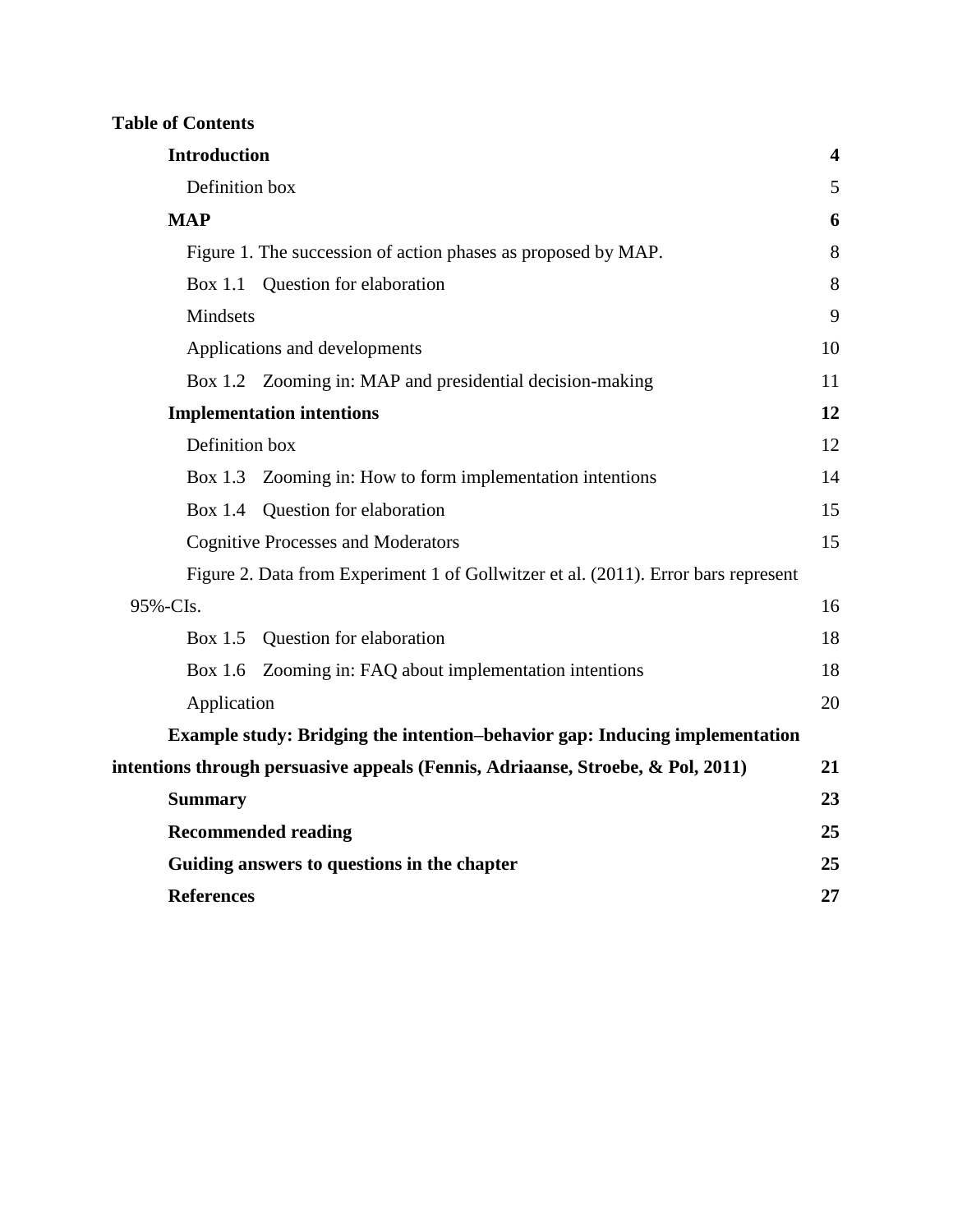#### <span id="page-4-0"></span>**Introduction**

When the then Roman general Julius Caesar made the decision to cross the Rubicon with his army, he knew that this marked a point of no return. He supposedly uttered that the die has been cast as he could foresee the dramatic consequences–treason and the beginning of a civil war. However, when Heckhausen and Gollwitzer (1987) described the transition from a motivational (why does an individual do  $X$ ?) to a volitional state (how does an individual do  $X$ ?) in goal pursuit, they chose to refer to it as crossing the Rubicon nonetheless. Why did they choose these drastic words and how does making a decision compare to the metaphorical point of no return?

In the research leading up to the formulation and the various extensions of mindset theory of action phases (MAP; Gollwitzer, 1990; 2012; Gollwitzer & Keller, 2016), researchers observed differences in thought content and focus before and after a decision. More specifically, one group of individuals deliberated about which of their many desires to turn into a binding goal or the pros and cons of one particular decision, for instance, whether or not they should choose psychology as their major. Another group of individuals already made the decision in favor of one goal and now planned the necessary steps to go forward (e.g., choosing the important and necessary courses, ordering expensive textbooks online). Whether the decision in favor of one goal had been made, subsequently determined whether individuals partook in a relatively openminded deliberation of pros and cons of the goal in question or a relatively closed-minded listing of pros in favor of the chosen goal (e.g., Nenkov & Gollwitzer, 2012; Taylor & Gollwitzer, 1995).

From its early days, MAP has been a theory of successful goal pursuit. It marks important transitions, predicts cognitive shifts of goal striving individuals, and explains when individuals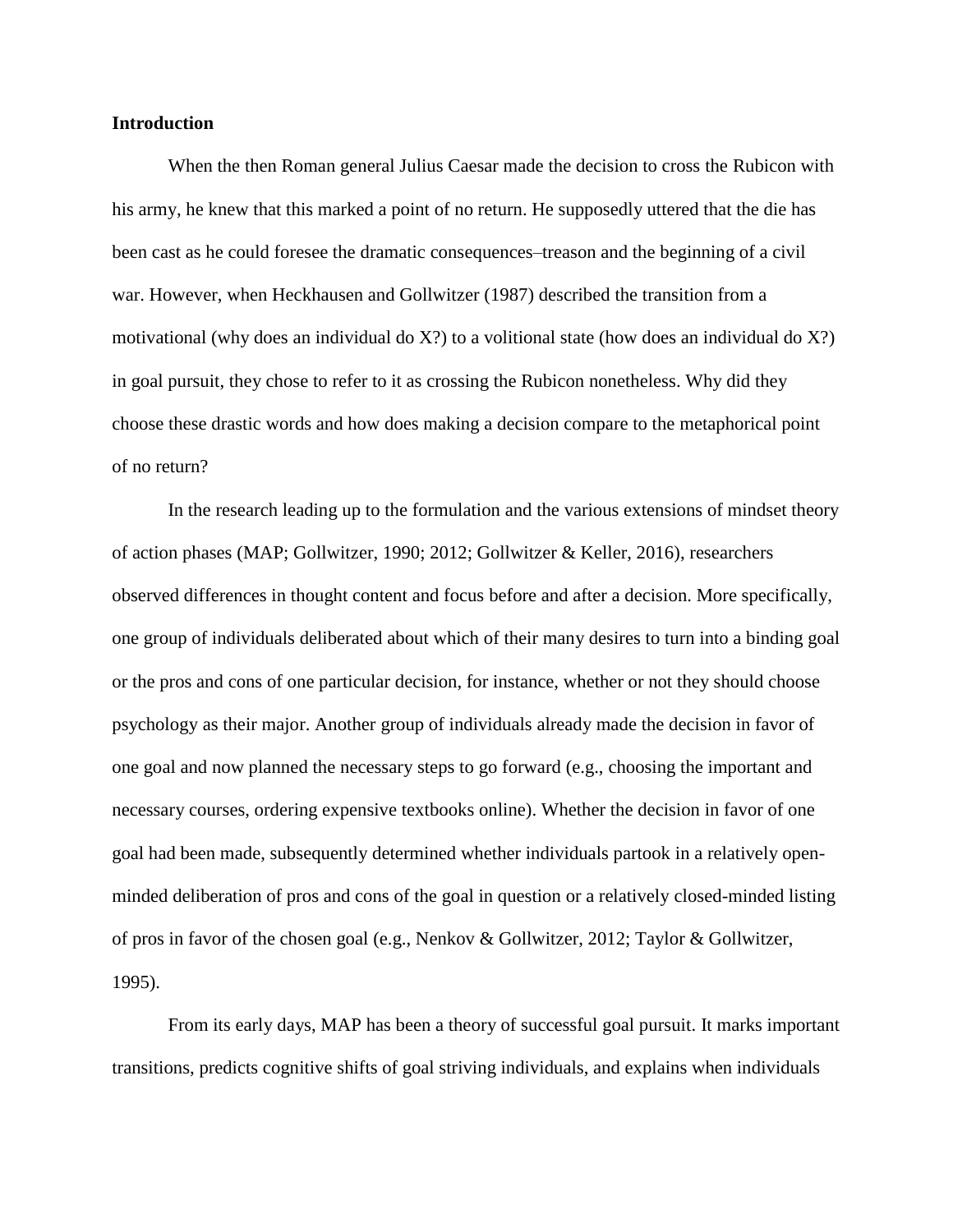commit to a goal. However, not all chosen goals are attained. In a meta-analysis of meta-analyses assessing this truism, Sheeran (2002) found a positive correlation between intentions and behavior that accounts for 28% of variance in future behavior. However, the remaining unexplained variance, the so-called intention–behavior gap, remains large. A self-regulation strategy to bridge this gap is the use of implementation intentions (Gollwitzer, 1993, 1999, 2014). Implementation intentions are specific if-then plans that specify a critical situation (e.g., a suitable opportunity to act in accordance with a goal) and link it to a goal-directed response. Such plans have been shown to increase goal-attainment rates (Gollwitzer & Sheeran, 2006) even among individuals that usually suffer from impaired self-regulation (e.g., children with ADHD; Gawrilow & Gollwitzer, 2008).

The present chapter will span both MAP and the self-regulation strategy of using implementation intentions. We will first outline the four action phases according to MAP, focus on two of the most-researched action phases with their accompanying mindsets, highlight some recent applications, and will then move on to implementation intentions. We will describe research on why they promote the rate of goal attainment, which features they have, and to which action control problems they were applied to more recently. We will close by summarizing an exemplary field study, demonstrating how the concept of implementation intentions opens up new research questions and perspectives.

### <span id="page-5-0"></span>**Definition box**

Going back to Ach (1935) and Lewin (1926), we propose the following distinction: **Motivation:** The process of goal setting and evaluation. The focus lies on the desirability and feasibility of potential goals, influenced by the needs and motives of the goal-striving individual.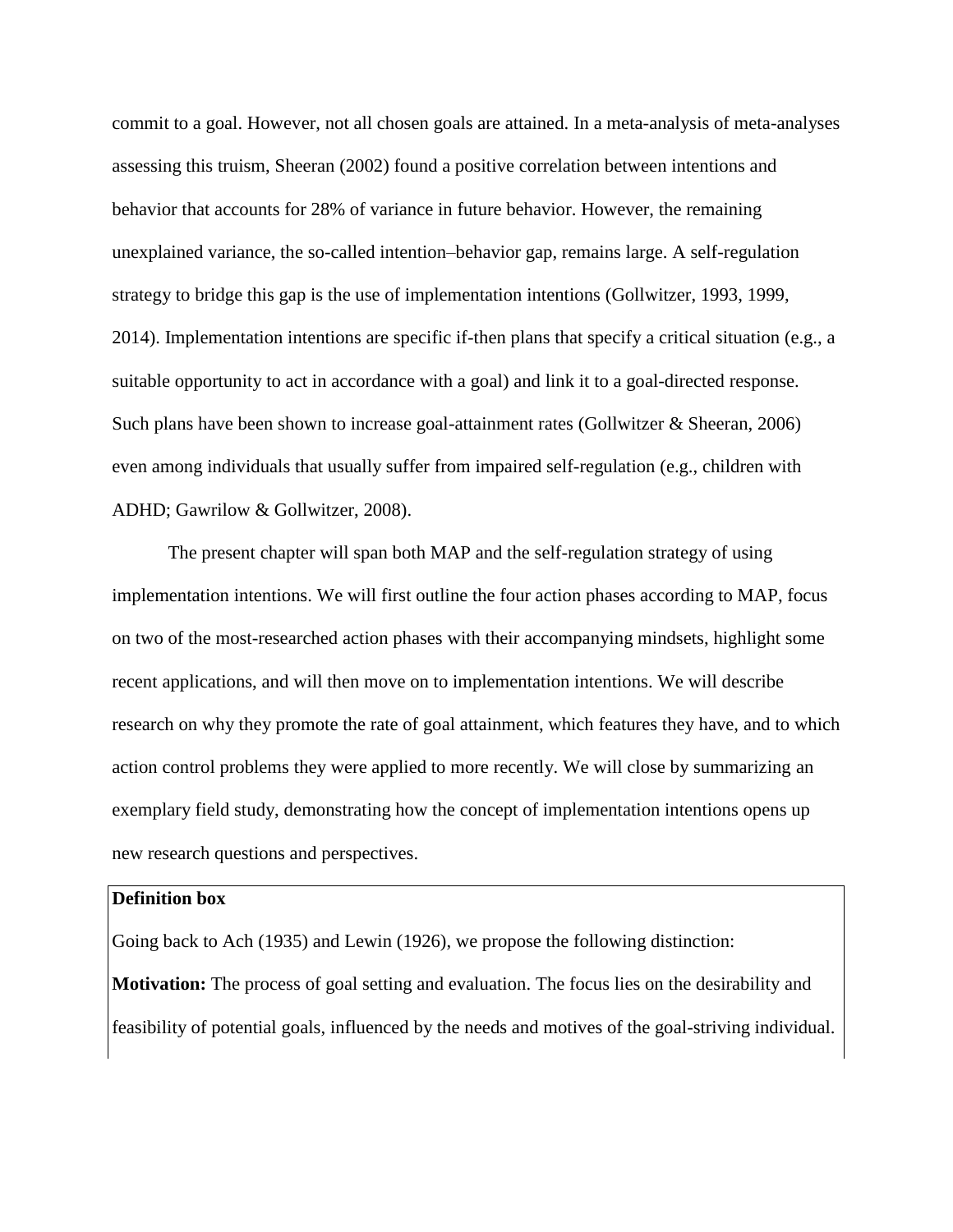Research on motivation answers the question of *why* people act, in which direction and with which intensity.

**Volition:** The will-based process of goal striving. The focus lies on the actual goal-directed behavior but also on planning steps that are necessary to be able to show goal-directed responses in the first place. Research on volition answers the question of *how* people act to reach their goals, given the opportunities and the obstacles they are facing.

#### <span id="page-6-0"></span>**MAP**

In the course of goal pursuit, people face various challenges but have limited capacities. Accordingly, they have to decide which of their desires are worthy to pursue and allocate resources like time or physical and mental effort to the chosen goal at hand. People then have to initiate and maintain goal striving without becoming distracted by temptations or frustrated by obstacles, and finally yet importantly, evaluate whether they have reached their goal or whether further action is necessary. MAP proposes that each of these challenges arises in a specific phase in goal pursuit (see [Figure 1\)](#page-8-0), and overcoming them is facilitated by the activation of a set of phase-typical cognitive procedures (i.e., the mindset). Whereas goal setting and evaluation are located in the motivational phases of the model, planning and action initiation are located in the volitional phases.

In the *predecisional phase*, people have to deliberate whether it is worthwhile to pursue a given goal. They weigh the desirability (i.e., how valuable it is to succeed) and the feasibility (i.e., how likely it is to succeed) of the competing options. Ultimately, individuals should choose a goal with high desirability and feasibility. To arrive at such choices, people have to remain open-minded, have to be realistic about their chance of success, and have to judge the potential goals in relation to each other.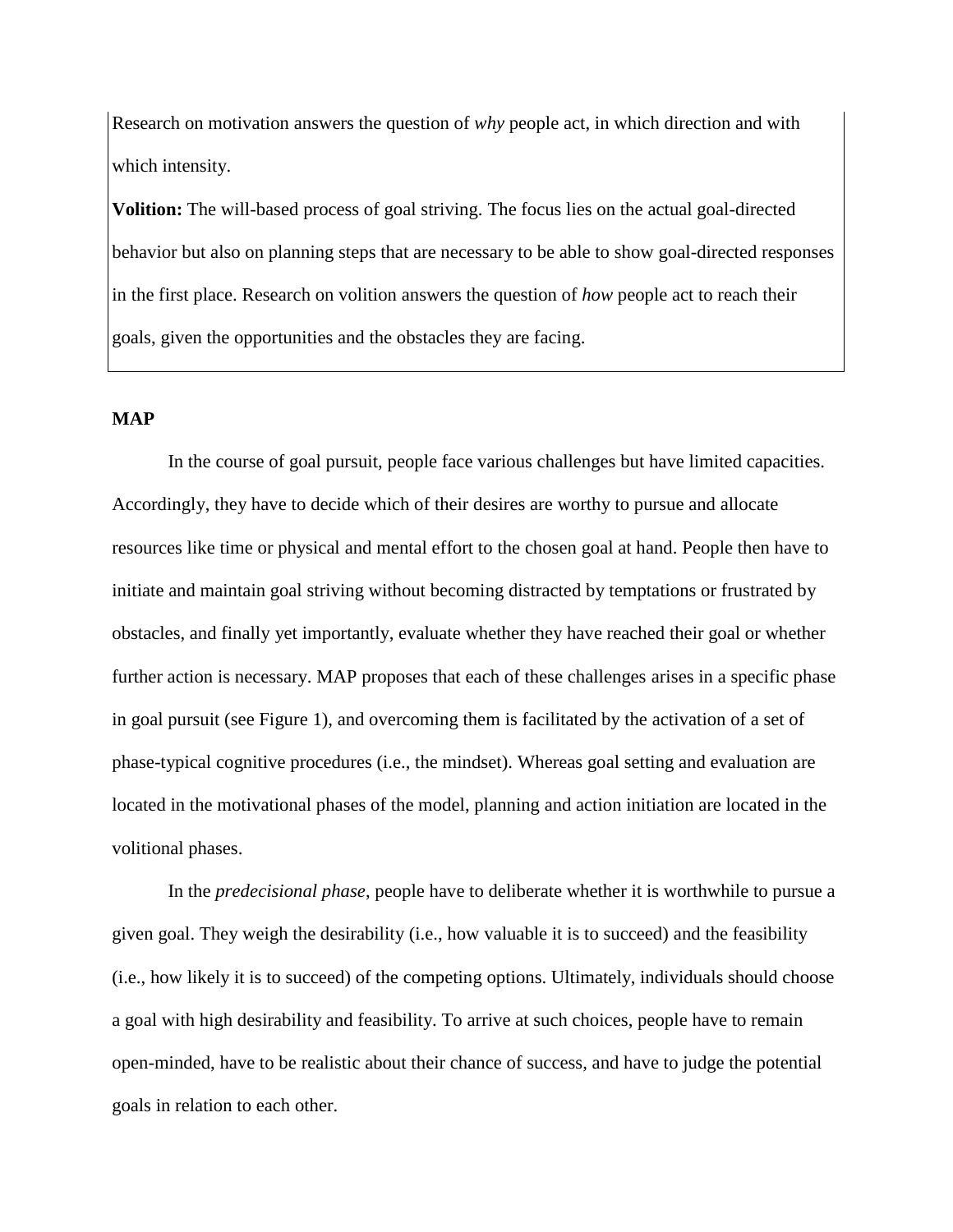When individuals make a decision, however, they cross the metaphorical Rubicon and cognitive styles change during the transition to the *preactional phase*. People now face the challenge to plan the implementation of their goal and exhibit an increased focus on feasibilityrelated information (Kille, 2015). For challenging goals, it is now best to lay out and plan against what obstacles have to be overcome or may arise during goal pursuit, energized by positivelybiased judgments of control (Gollwitzer & Kinney, 1989) and expectations of goal fulfillment (Puca, 2001; see also mental contrasting; Oettingen, 2012). For easy goals, this phase may be comparatively short, as extensive planning would constitute a waste of time and other resources (Gollwitzer & Brandstätter, 1997).

Once plans have been laid out and suitable opportunities to act arise, individuals eventually enter the *actional phase* where the actual goal-directed behavior takes place. A focus on means and persistence as well as shielding one's goal from temptations or other, potentially conflicting, goals (e.g., a dieting goal may conflict with a goal to befriend another person if this person invites you over to a BBQ; Shah, Friedman, & Kruglanski, 2002) helps people to stay on track. If everything goes according to plan, the goal-directed action will bring the goal-striving individual closer to goal attainment. However, researchers have laid bare situations in which this is not the case. A lack of focus or early setbacks can, for instance, lead to the emergence of an action crisis (Brandstätter, Herrmann, & Schüler, 2013; see also recommended reading), a motivational phenomenon in a volitional phase: Once the going gets tough, individuals may experience their struggle as futile and will, over time, disengage from further goal-directed action. They reflect on the desirability of the set goal or its feasibility anew (Ghassemi, Bernecker, Hermann, & Brandstätter, 2017). For instance, Brandstätter and Schüler (2013) observed that an action crisis leads to less focus on implementation-related information but a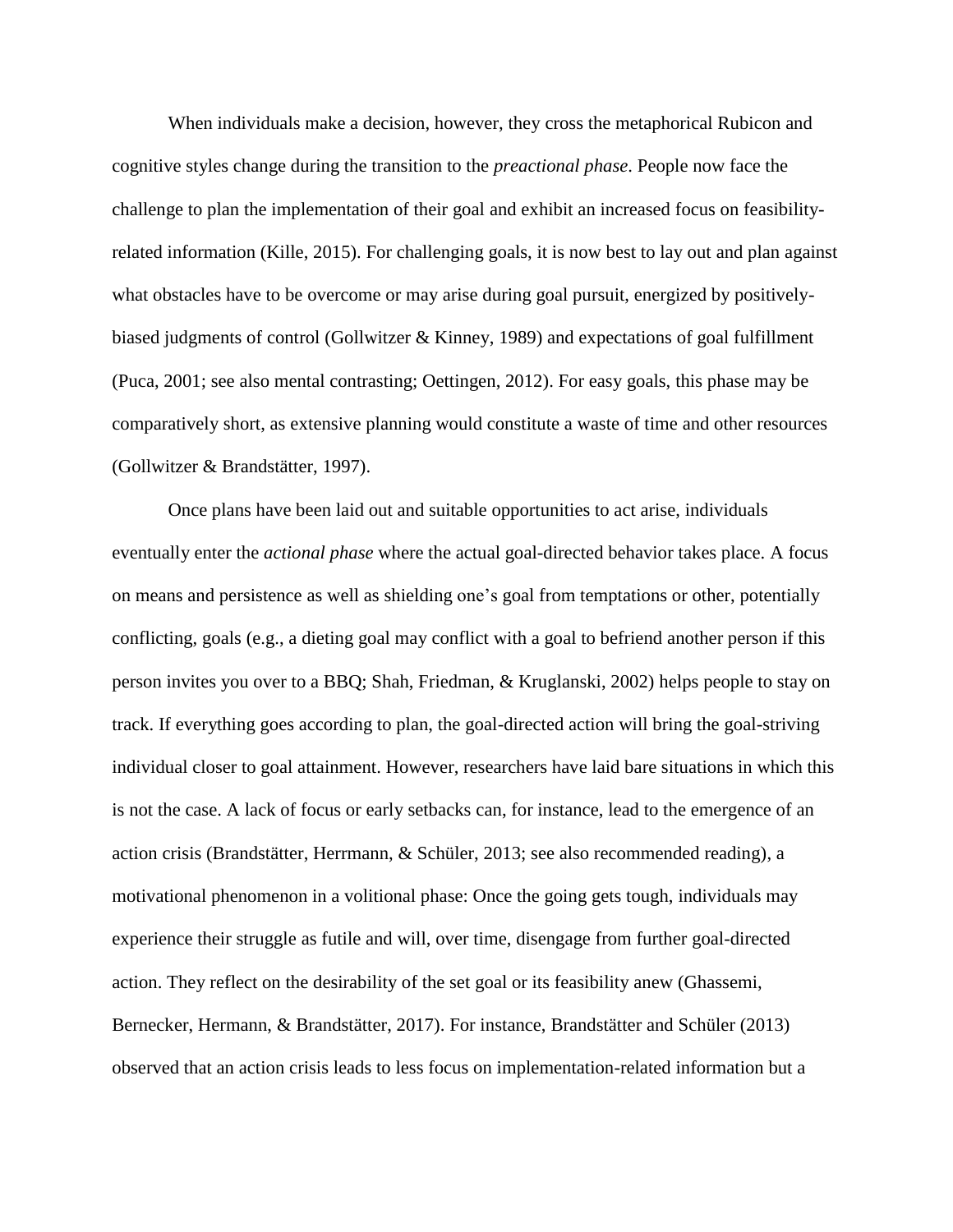greater concern regarding the costs of continuing versus disengaging, as well as the benefits of disengaging.

Lastly, when the goal-directed behavior ends, individuals have to evaluate whether their desired end state has been reached (i.e., whether the goal has been attained). Further action may be necessary, or goal striving was futile and further action would simply be a waste of resources. In this *postactional phase,* a switch back to a focus on relatively open-minded desirability or value evaluations is expected to occur (Kille, 2015). For instance, a longitudinal study on exercising behavior (Kwan, Bryan, & Sheeran, 2018) demonstrated the importance of postactional evaluations as well as affective reactions to the exercising behavior predicting subsequent intentions and behavior.



<span id="page-8-0"></span>*Figure 1.* The succession of action phases as proposed by MAP.

# <span id="page-8-1"></span>**Box 1.1 Question for elaboration**

When you try to think about your past goals and goal strivings, which aspects may be missing in the model?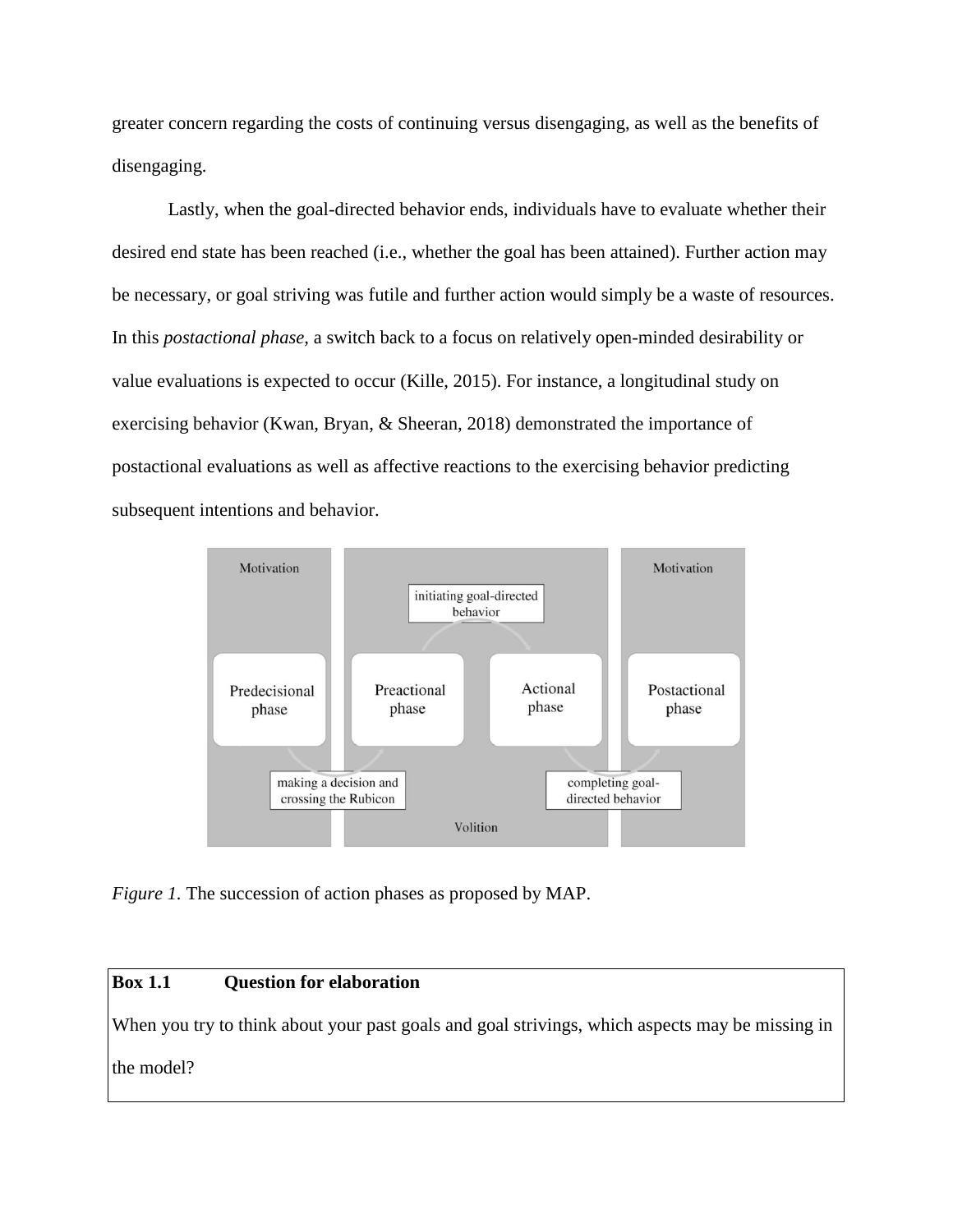#### <span id="page-9-0"></span>*Mindsets*

In each of the action phases, a set of certain cognitive procedures is activated. These socalled mindsets help to overcome the challenges at hand but in contrast to a mere task set, which is the intentional attuning in order to master a given task (Gollwitzer, 1990, 1991), these mindsets also evince a moment of inertia as they have been shown to carry over to subsequent tasks unrelated to the goal that originally evoked them. In this conceptualization, phenomena related to specific action phases can be studied by investigating the effects of their accompanying mindsets on other, unrelated tasks that offer insights in the cognitive functioning of individuals.

Successfully weighing the desirability and feasibility of different goal options necessitates open-minded and impartial information processing. Accordingly, participants in a deliberative mindset have been shown to evince a broader span of visual attention (Büttner et al., 2014), are more likely to process incidentally presented information (Fujita, Gollwitzer,  $\&$ Oettingen, 2007), and tend to give pros and cons equal weight (Bayer & Gollwitzer, 2005). Moreover, persuasive messages that stress abstract, future outcomes seem to be more effective in this mindset (Nenkov, 2012). Participants in a deliberative mindset are furthermore less affected by the optimistic bias, that is the tendency to see oneself as being less exposed to future negative life events than the average other (Keller & Gollwitzer, 2017; Taylor & Gollwitzer, 1995), but seem more tuned to assessing expected utilities in decision-making (Rahn, Jaudas, & Achtziger, 2016a).

In contrast, planning the implementation of a set goal would suffer from an ongoing reevaluation of the desirability and the feasibility of the steps the individuals commit themselves to take. Participants in an implemental mindset thus evince optimistically biased judgments of their chance of success (Puca, 2001), exhibit stronger illusions of control (Gollwitzer & Kinney,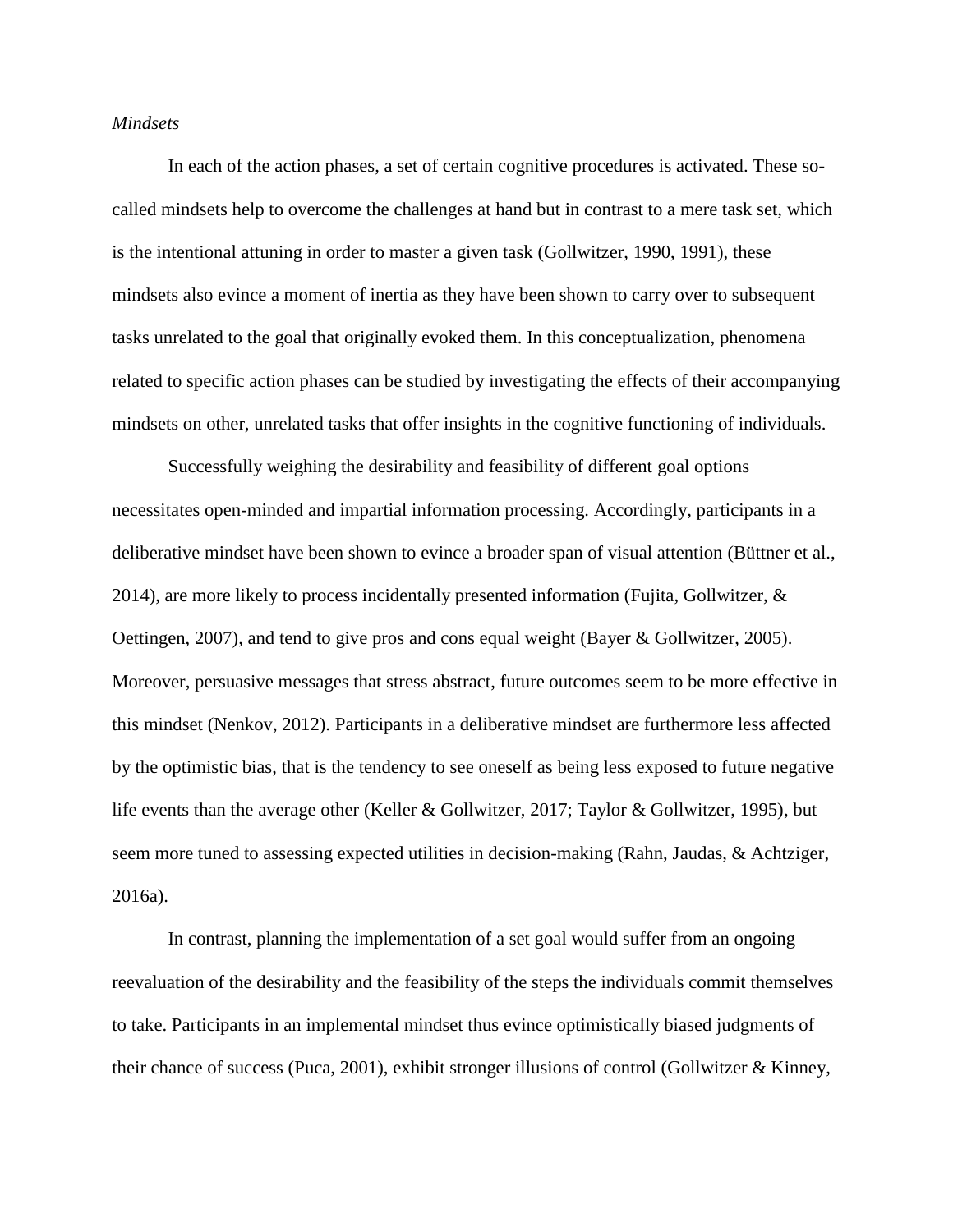1989), and are more focused on details (i.e., evince a narrower span of visual attention; Büttner et al., 2014). Therefore, they are more persistent in the face of difficulty (Brandstätter & Frank, 2002), and complete a task sooner while simultaneously correctly predicting to do so (Brandstätter, Giesinger, Job, & Frank, 2015).

#### <span id="page-10-0"></span>*Applications and developments*

The inertia of mindsets can also be used to alter individuals' reactions to domains entirely unrelated to the decision problems that originally evoked them. In recent research, psychologists have used mindsets successfully to shield participants with low socioeconomic backgrounds from performance decreases due to stereotype threat (Dennehy, Ben-Zeev, & Tanigawa, 2014), to alleviate overconfident judgments among male participants (Hügelschäfer & Achtziger, 2014), or to alter risk-taking behavior (Keller & Gollwitzer, 2017; Rahn, Jaudas, & Achtziger, 2016b).

Even outside of psychology, mindset theory has been used to explain various phenomena. For instance, in their survey of 232 IT employees of Fortune 500 companies, Korzaan and Harris (2017) find that the presence of an implemental mindset coincided with overly optimistic judgments about the success of the implementation of an information systems project. Moreover, Delanoë-Gueguen and Fayolle (2018) applied MAP to entrepreneurial decision making, more specifically to the early stages of start-up creation. They suggest that individuals in an early motivational stage, before crossing the Rubicon, have different support needs than participants in a later volitional stage. Similarly, Jansen (2014) hypothesizes that shifting from a deliberative to an implemental mindset may contribute to a problem faced by medical researchers, which they term the therapeutic error: the discrepancy between unrealistically high expectations of treatment success and actual treatment success. Many factors are at work to produce these high expectations, be it misconceptions about medical research or a pervasive general optimistic bias.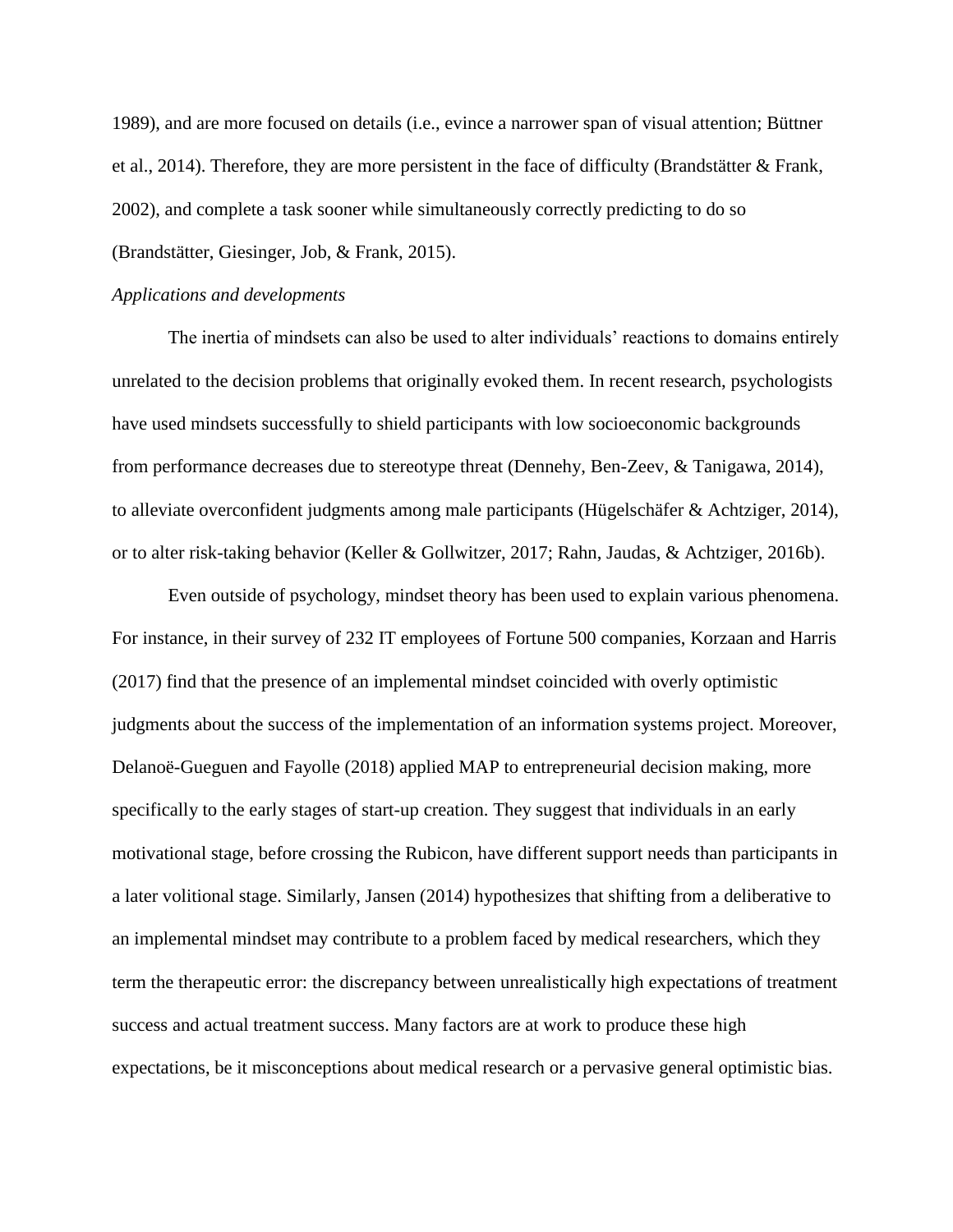However, Jansen argues that in addition participants of medical research who exhibit a therapeutic error are asked to make their judgments after they already consented to taking part in research (i.e., after the decision had been made). She thus concludes that heightened expectations may be caused by the predominant mindset, and that it is important to include risk and benefit assessments of eligible persons in the predecisional phase as well to be able to assess misconceptions correctly.

Finally yet importantly, MAP has also been adapted by political scientists to describe and understand the path to armed conflicts (Johnson  $\&$  Tierney, 2001). The authors observed that public confidence in winning typically increases right at the dawn of war although there is no new information available that would warrant such an increase. They account for this optimism by pointing to a switch in the mindsets of the political actors as well as the public; once the decision in favor of armed conflict has been made, the feasibility of this option is perceived to be higher than it (potentially) is.

### <span id="page-11-0"></span>**Box 1.2 Zooming in: MAP and presidential decision-making**

In the wake of limited missile strikes commanded by US president Donald J. Trump to punish the Syrian government for their use of chemical weapons in April of 2017, Dominic Tierney (2017) wrote the following in *The Atlantic*:

*Wars have a habit of evolving in unexpected ways due to a combination of psychology, domestic political pressures, and strategic interactions. Psychologists have found that the act of committing to a decision—like launching air strikes against Syria—can make decision-makers overconfident that they made the right choice. [. . . .] After Trump crossed the Rubicon, any doubts he had may have been replaced by confidence—the kind of mindset that could easily broaden the war. [. . . .] For Trump, the dice are in the air.*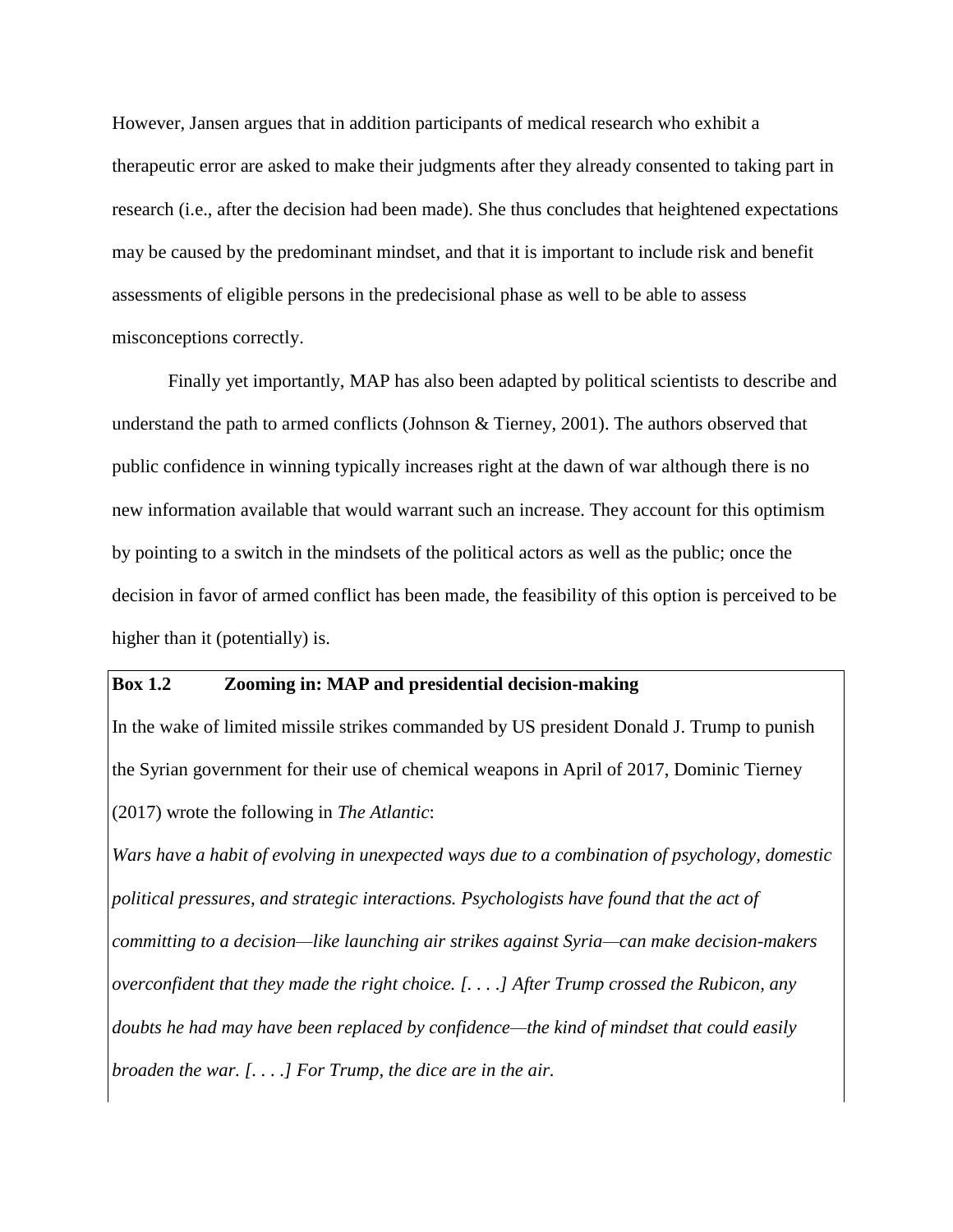#### **Question for elaboration**

At what point of MAP would Tierney have located the US president? What are institutional safeguards to prevent such overconfidence?

#### <span id="page-12-0"></span>**Implementation intentions**

According to MAP, setting desirable and feasible goals is an important prerequisite for all of our actions. This assumption is hardly controversial and widely shared, as the yearly ritual of spelling out New Year's resolutions aptly demonstrates. Goals typically take the form of specifying wanted outcomes (e.g., *"I want to stay fit!"*) or behaviors (e.g., *"I want to do regular workouts!"*) and plenty of research attests to their important role for getting what one desires. Unfortunately, it is often not possible to immediately act upon and attain a goal – one might have to wait for good opportunities to act, deal with obstacles along the way, or act repeatedly over extended periods of time. The Rubicon model therefore comprises a planning phase in which people think about when, where, and how to perform goal-directed responses. As it turns out, however, planning does not come as naturally to people as setting goals, which might contribute to the notorious intention-behavior gap that frequently foils even firmest resolutions. Attesting to this interpretation, research demonstrates that goal attainment is substantially improved when people are explicitly instructed to furnish their goals with plans (Gollwitzer & Sheeran, 2006). This observation lies at the core of *implementation intention theory* (Gollwitzer, 1993, 1999, 2014), which revolves around planning as a self-regulation strategy for goal attainment.

# <span id="page-12-1"></span>**Definition box**

**Goal intentions:** Goal intentions specify a desired outcome or behavior (i.e., *"I want to reach outcome O!"* or *"I want to perform behavior B!"*). Their most important features are their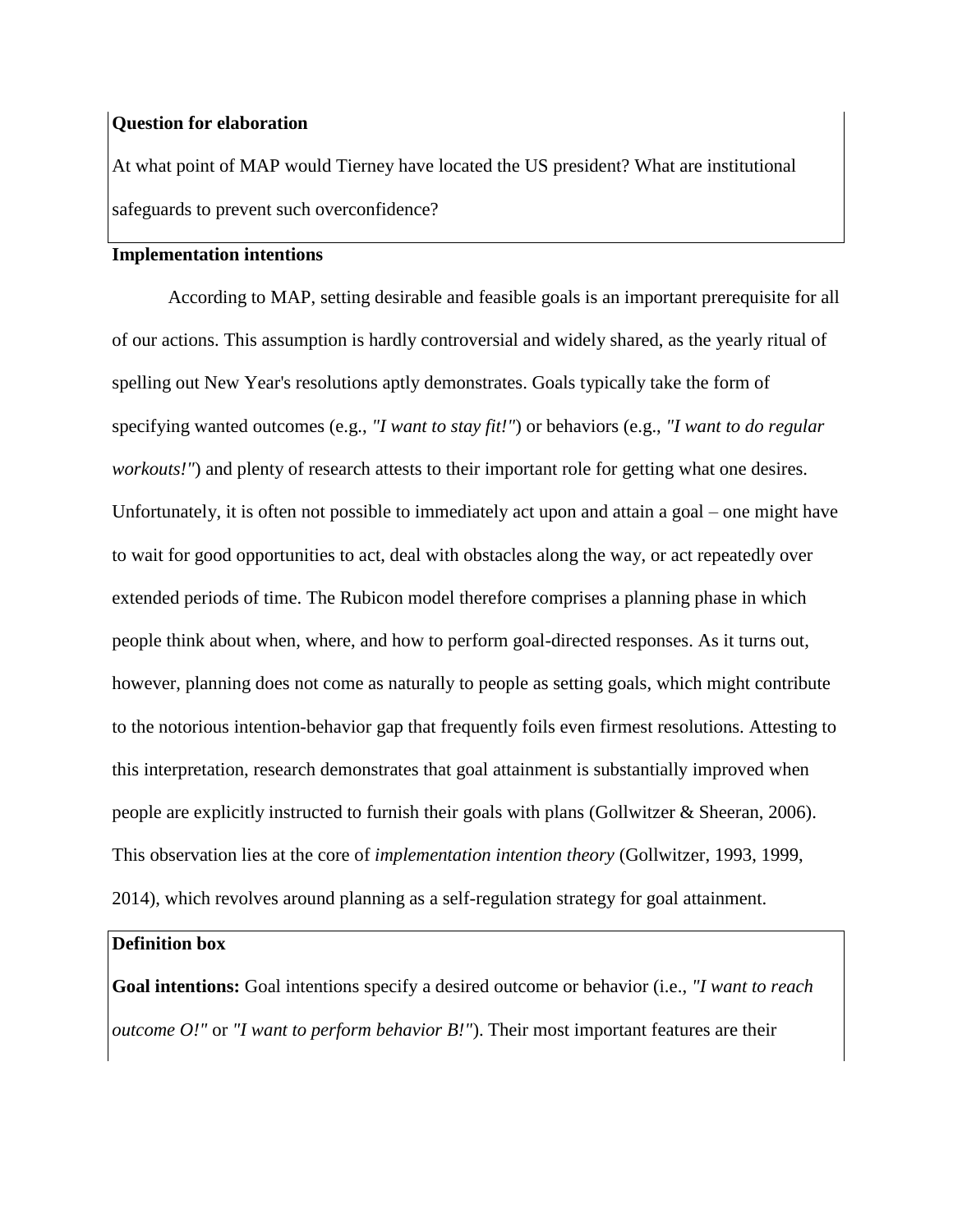desirability (how important it is to attain them) and their feasibility (how likely it is to attain them), which jointly determine the degree of goal commitment.

**Implementation intentions:** Implementation intentions are if-then plans specifying when, where, and how to act toward a goal (i.e., "If I encounter situation S, then I will perform goal*directed response R!"*). They are subordinate to goal intentions and are assumed to facilitate their attainment by automating two processes: (1) the detection of critical situations, and (2) the initiation of goal-directed responses.

Implementation intentions are if-then plans in which people link a critical situation to a goal-directed response: "*If* I encounter critical situation S, *then* I will perform goal-directed response R!" The situation in the if-part represents an opportunity to act or an obstacle to goal attainment, while the response in the then-part represents a (mode of) thought, feeling, or behavior that can be instigated to promote goal attainment. For instance, an implementation intention could facilitate the goal to stay fit by specifying when, where, and how to go for regular runs: "*When I come home from the office on Fridays, then I will put on my running shoes and go for a run in the park!"* Forming implementation intentions is a simple and yet highly effective self-regulation strategy. A meta-analysis involving 8,461 participants in 94 independent studies (Gollwitzer & Sheeran, 2006) revealed a medium-to-large effect size of implementation intentions on the rate of goal attainment  $(d = 0.65)$  beyond the effect of holding a goal intention  $(d = 0.36;$  Webb & Sheeran, 2006). This suggests that forming implementation intentions helps people better attain their goals – but how can these effects be explained?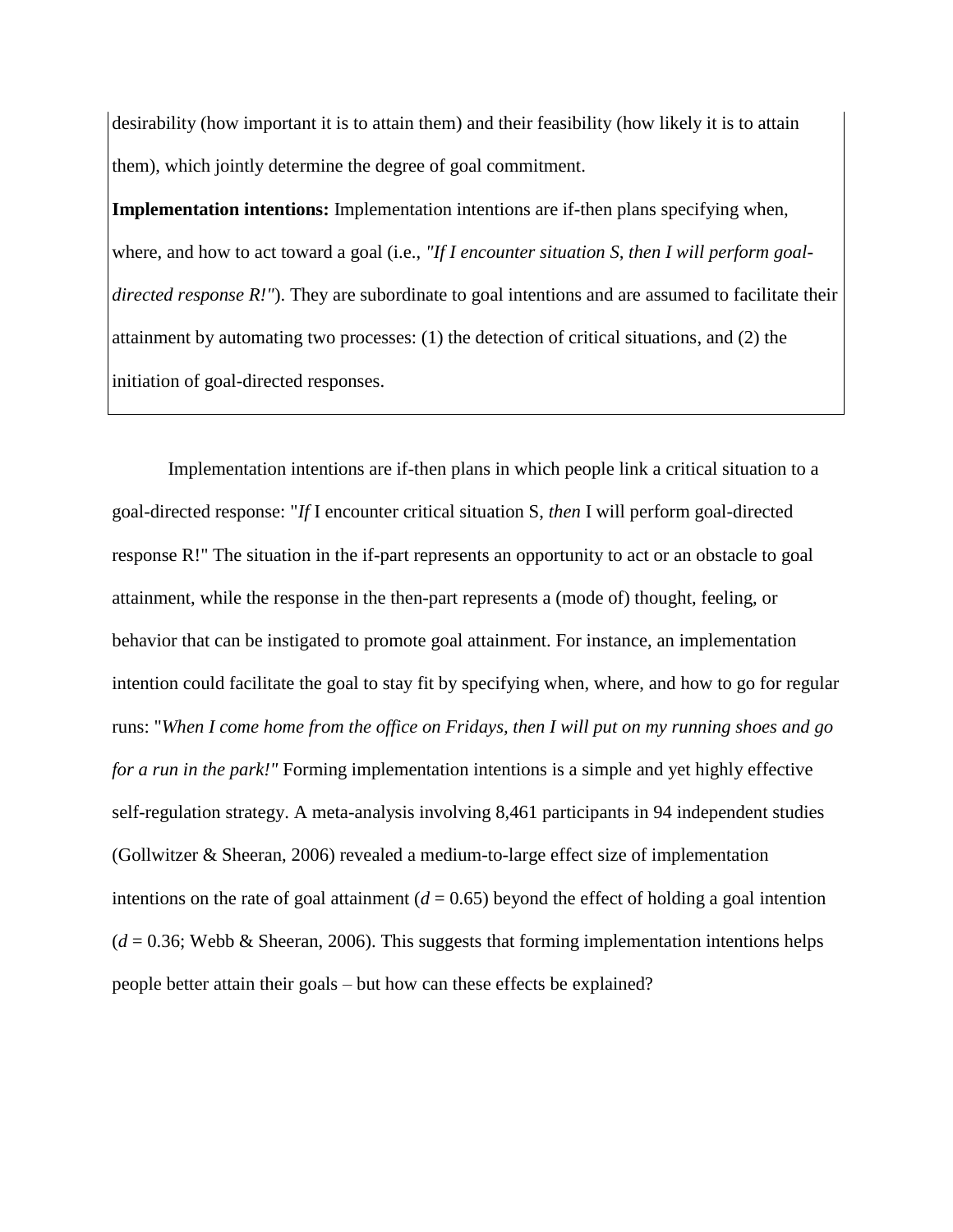# <span id="page-14-0"></span>**Box 1.3 Zooming in: How to form implementation intentions**

In the literature, several ways of forming implementation intentions can be distinguished. Research on the basic cognitive processes of goal striving usually provides ready-made plans tailored to the research hypothesis. For instance, an if-then plan like *"If I see an apple, then I will immediately press the left mouse button!"* could be used to test whether implementation intentions speed up behavior in a computerized categorization task. In more applied research settings, implementation intentions are often conveyed as a meta-cognitive strategy in which participants specify their own critical situations and goal-directed responses. This could involve the following four steps:

- 1. Commit yourself to a goal intention.
- 2. Specify a critical situation for attaining the goal.
- 3. Specify a goal-directed response that can be performed in this situation.
- 4. Link the critical situation and goal-directed response in an if-then format:

*If* \_\_\_\_\_*(critical situation)*\_\_\_\_\_, *then* \_\_\_\_\_*(goal-directed response)*\_\_\_\_\_!

As an alternative, participants are sometimes instructed to specify when, where, and how to act toward their goal without providing an if-then format. Moreover, implementation intentions can be combined with the self-regulation strategy of mental contrasting, in which people elaborate on their goals and on potential obstacles for attaining their goals (Oettingen & Gollwitzer, 2018). This combined mental contrasting with implementation intentions (MCII) strategy is commonly conveyed as a meta-cognitive strategy and available online (www.woopmylife.org).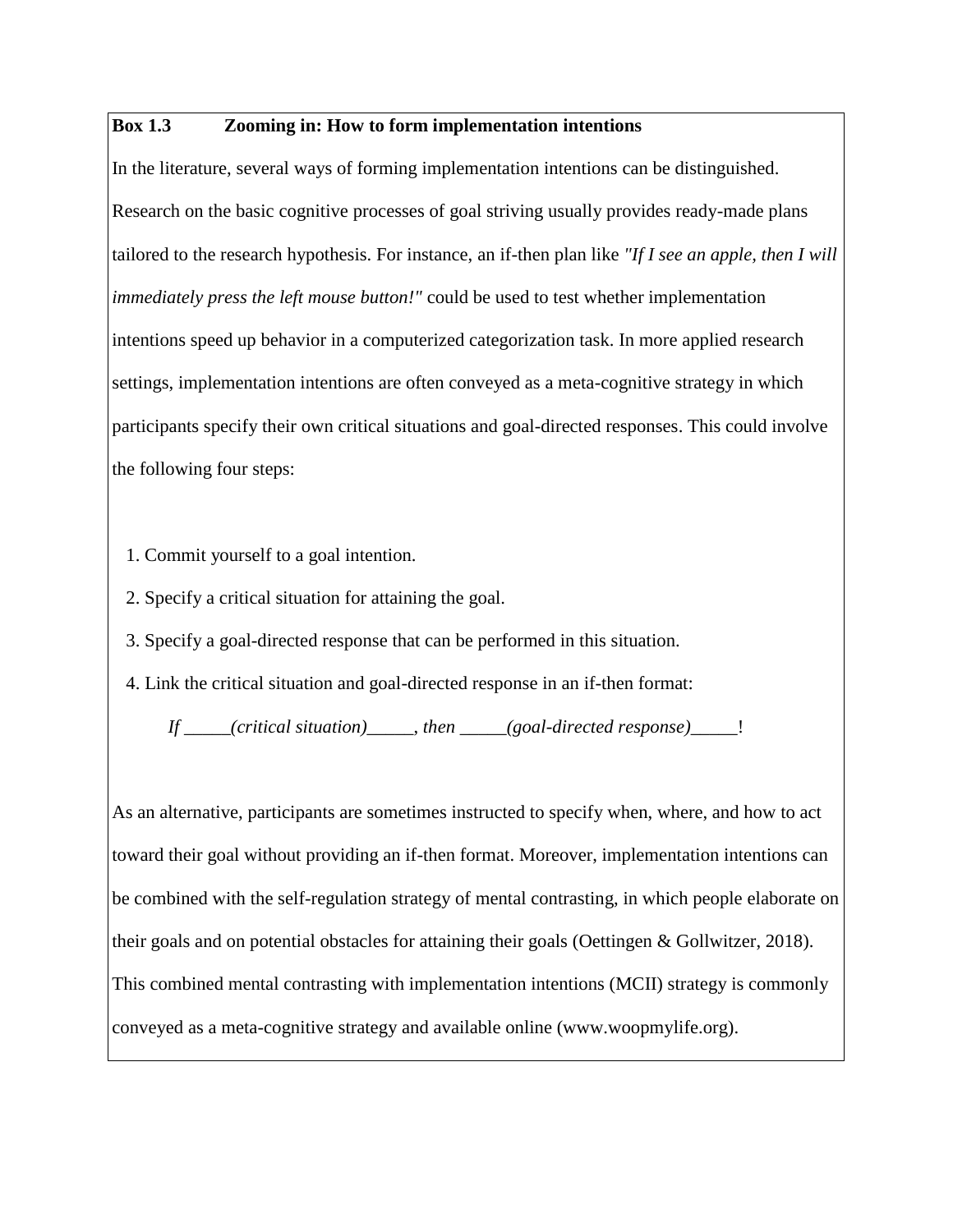#### <span id="page-15-0"></span>**Box 1.4 Question for elaboration**

Think about your past New Year's resolutions (or those of your friends). Were they specified as a goal intention? How could a corresponding implementation intention look like?

### <span id="page-15-1"></span>*Cognitive Processes and Moderators*

According to implementation intention theory, the beneficial effects of if-then planning on goal attainment can be attributed to two cognitive processes. First, specifying a critical situation in the if-part activates its mental representation and makes it cognitively more accessible. This makes the situation easier to remember, to detect, and to recognize in the environment. Second, linking the situation to a goal-directed response creates a strong mental association that allows people to initiate the specified response automatically as soon as the critical situation is encountered. Plenty of research shows that these two processes – accessibility of the critical situation and automatic response initiation – indeed mediate the effects of implementation intentions on goal attainment (Parks-Stamm, Gollwitzer, & Oettingen, 2007; Webb & Sheeran, 2007). Consequently, implementation intentions are assumed to automate behavior, which makes it possible to shield one's goals even from hard-to-control antagonistic influences. For instance, a study by Gollwitzer, Sheeran, Trötschel, and Webb (2011) showed that implementation intentions alleviate automatic priming effects on behavior. Participants first read a fictitious scientific article about the genetic similarity between humans and a set of animals. Crucially, this set of animals consisted of fast animals (e.g., cheetah, hare; fast prime) for some participants but of slow animals (e.g., slug, tortoise; slow prime) for others. Subsequently, all participants performed a computerized word classification task in which they had to decide quickly whether a stimulus was a word or a non-word. They formed an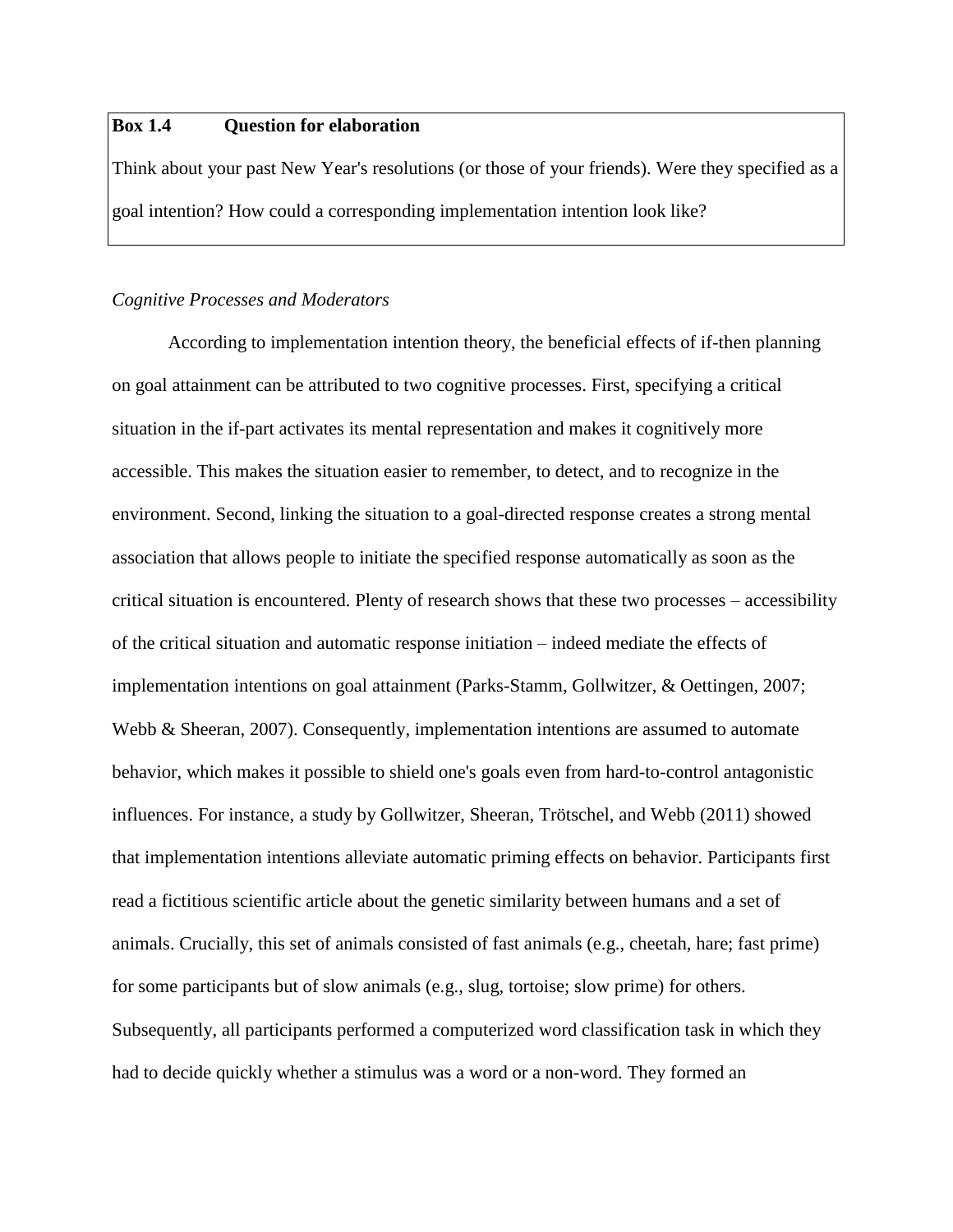implementation intention to respond quickly to a certain stimulus: "And if the non-word 'avenda' appears, then I respond especially quickly!" The authors found a priming effect in unplanned situations, such that participants were slower after having read about slow animals rather than fast animals (left panel of [Figure 2\)](#page-16-0). In planned situations however, participants were not susceptible to nonconsciously primed concepts of being slow or of being fast and always responded quickly (right panel of [Figure 2\)](#page-16-0), as specified in the implementation intention.



<span id="page-16-0"></span>*Figure 2.* Data from Experiment 1 of Gollwitzer et al. (2011). Error bars represent 95%-CIs.

To demonstrate that implementation intentions heighten the accessibility of planned situations, research has used paradigms in which participants work on two allegedly unrelated tasks. In the first task, they form an if-then plan (e.g., "When I go to the cafeteria in the afternoon, then I will grab an apple!"). In a second task, it is then investigated whether situational cues just specified in the plan (e.g., cafeteria, afternoon) are now cognitively more accessible than neutral cues not specified in the plan. Indeed, it has been demonstrated that people with an implementation intention respond more quickly to planned than to neutral cues in lexical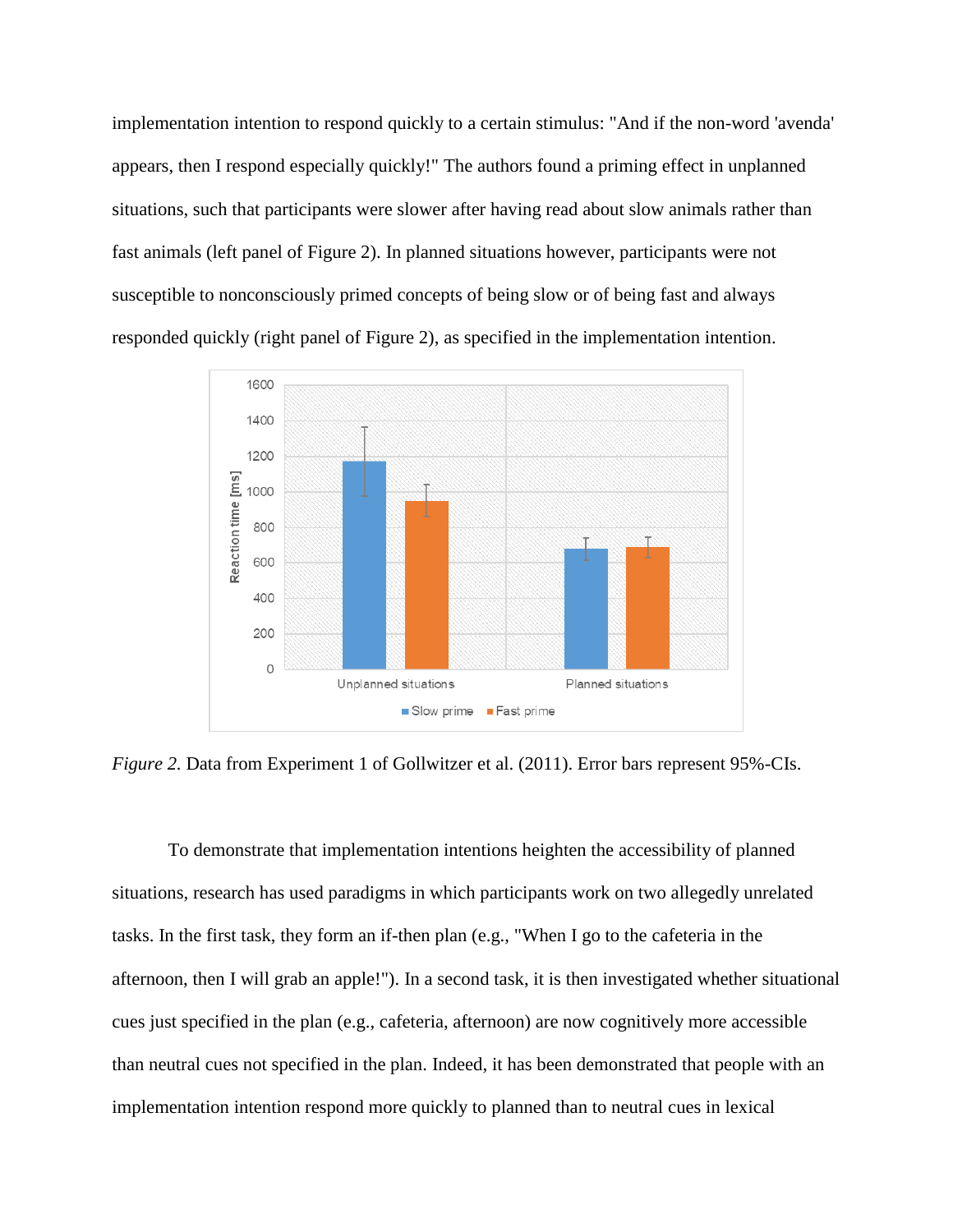decision tasks (Aarts, Dijksterhuis, & Midden, 1999; Webb & Sheeran, 2007), which suggests that the planned cues had heightened accessibility. Moreover, people find it difficult to *not* attend to planned cues, even when this conflicts with successful task performance (Wieber  $\&$ Sassenberg, 2006). One example comes from a study using an auditory task (Achtziger, Bayer, & Gollwitzer, 2012), in which participants had to respond to acoustic information presented to one ear. The authors found that these responses were slower and more erroneous whenever information related to the planned situation was presented simultaneously to the other ear, as compared to neutral information. This failure to ignore plan-related information might be due to implementation intentions biasing even earliest perceptual processing towards this information (Janczyk, Dambacher, Bieleke, & Gollwitzer, 2015).

Regarding the goal-directed response, research has focused strongly on testing whether it can be initiated automatically after having formed an implementation intention (Bargh, 1994). Indeed, it has been shown that the goal-directed response is initiated immediately upon encountering the planned situation (Gollwitzer & Brandstätter, 1997; Orbell & Sheeran, 2000), even when cognitive resources are scarce (Brandstätter, Lengfelder, & Gollwitzer, 2001; Lengfelder & Gollwitzer, 2001), and in the absence of another conscious intent to act (Bayer, Achtziger, Gollwitzer, & Moskowitz, 2009; Schweiger Gallo, Pfau, & Gollwitzer, 2012; Sheeran, Webb, & Gollwitzer, 2005). For example, participants in one study (Bayer et al., 2009, Exp. 3) saw a series of nonsense syllables and had to either associate freely to them (low strain) or to repeat aloud and memorize them (high strain). In a concurrent go/no-go task, they were presented with numbers and letters and had to press a button in case of number but to refrain from pressing in case of a letter. The authors found that participants with an implementation intention to respond quickly to a certain number in the go/no-go task indeed responded faster to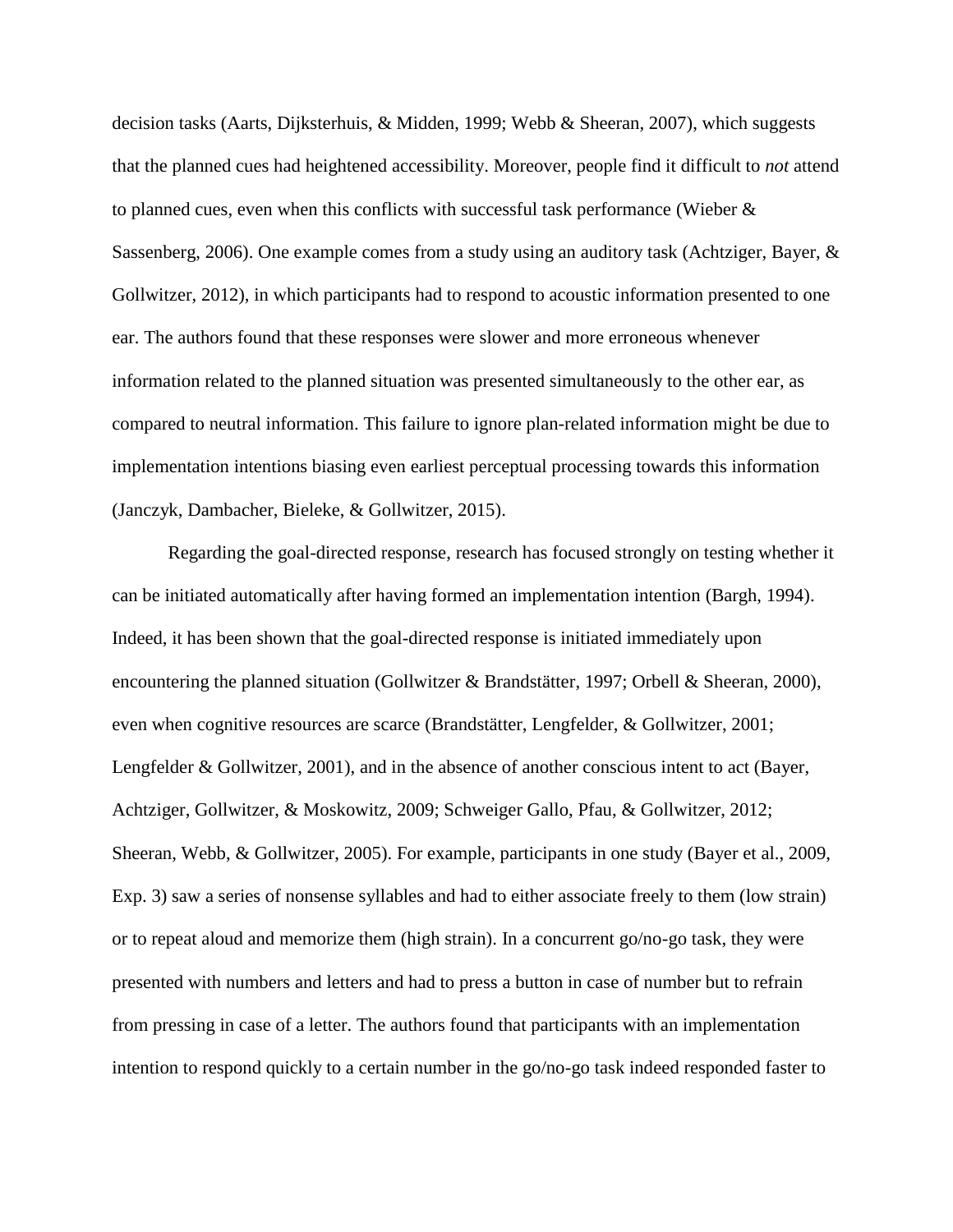this number than to others irrespective of how straining the syllable task was. This suggests that implementation intentions made the goal-directed behavior efficient in the sense that it can be initiated even when cognitive resources are taxed.

#### <span id="page-18-0"></span>**Box 1.5 Question for elaboration**

Making if-then plans is sometimes said to create "instant habits" (e.g., Gollwitzer, 1999). Think about how research on the cognitive processes instigated by forming implementation intentions might have given rise to this metaphor.

In a nutshell, forming implementation intentions facilitates the detection of the situations specified in the if-then plan and automates the initiation of the goal-directed behavior. However, this does not mean that implementation intentions, once formed, will always be effective. First, the effectiveness of implementation intentions remains dependent on the underlying goal intention. For instance, participants who planned how to respond in a color-matching task ("If I see a card with the same color as the card at the top of the screen, then I will press the corresponding key as quickly as possible!") refrained from performing the goal-directed behavior as soon as doing so caused monetary losses and thus undermined the goal to respond quickly (Legrand, Bieleke, Gollwitzer, & Mignon, 2017). This suggests that implementation intentions are not effective when they do not serve a valued goal (Orbell, Hodgkins, & Sheeran, 1997; Sheeran, Webb, & Gollwitzer, 2005). Research has investigated other determinants of the effectiveness of implementation intentions as well. As suggested by MAP, for example, implementation intentions are most effective when people are in an implemental mindset rather than a deliberative mindset (Wieber, Sezer, & Gollwitzer, 2014).

#### <span id="page-18-1"></span>**Box 1.6 Zooming in: FAQ about implementation intentions**

*Does forming implementation intentions always improve goal attainment?*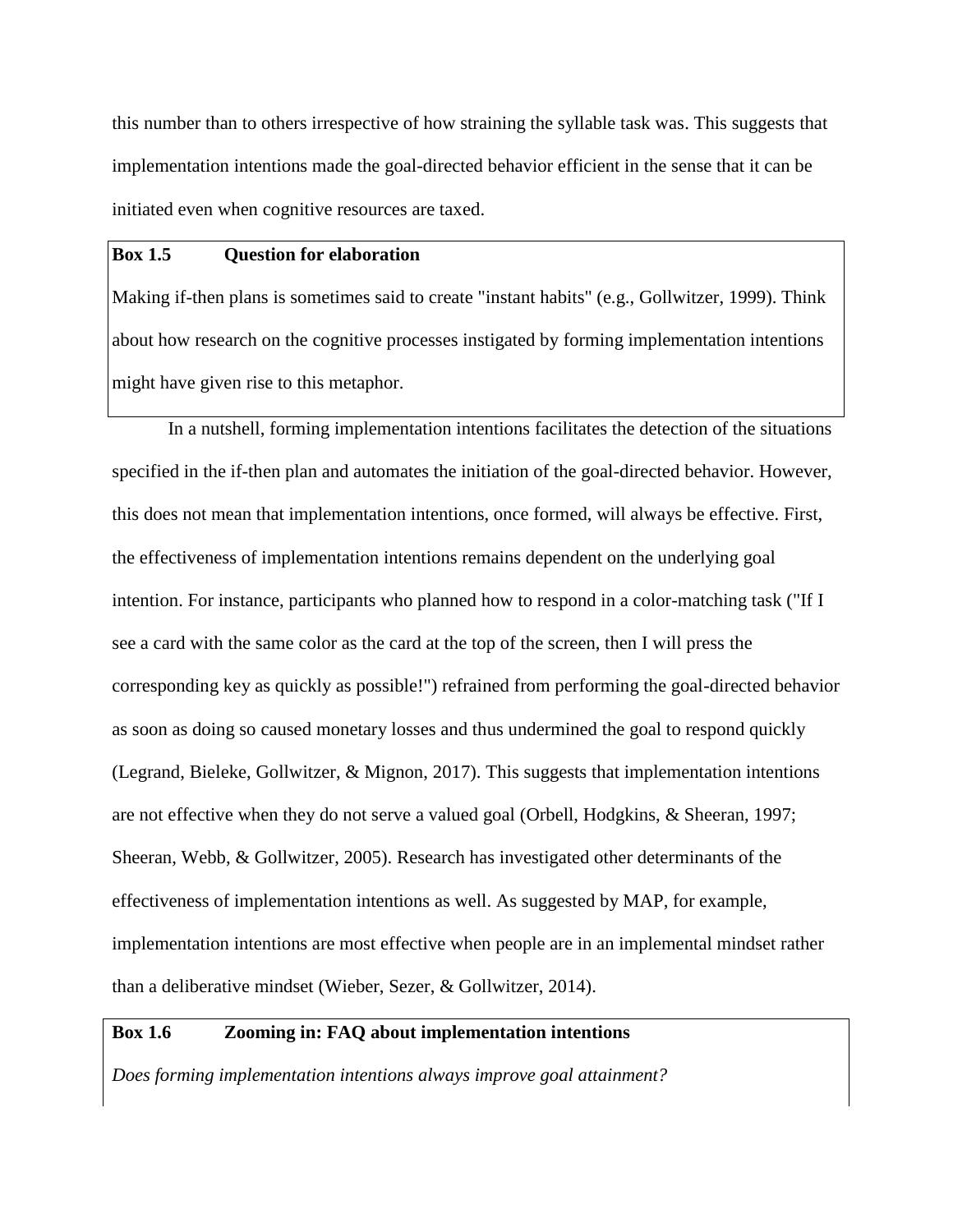Implementation intentions require an active goal that people perceive to be both desirable and feasible and can thus not compensate for the colloquial "lack of motivation". In addition, implementation intentions will not enhance the attainment of easy goals, as mere goals already suffice.

### *Can forming implementation intentions have drawbacks?*

Forming implementation intentions involves a delegation of control to specific situational cues. This may alleviate goal attainment when other situations are better-suited (missing opportunities to act) or the situation requires a different response (failure to control the planned response).

### *Is making multiple plans better than making only one plan?*

Implementation intentions rely on an associative link between a situation and a response. This link can be weakened by making multiple plans for the same goal (e.g., linking different responses to one situation). This is less of an issue when making plans for independent goals.

# *Does every if-then statement qualify as an implementation intention?*

Implementation intentions condition a response on a situation in an if-then format. For instance, a statement like "If I do regular workouts, then I will stay fit!" is grammatically possible as well as logically valid but would not constitute an implementation intention because it conditions an outcome on a behavior.

*Are forming implementation intentions and the implemental mindset the same thing?*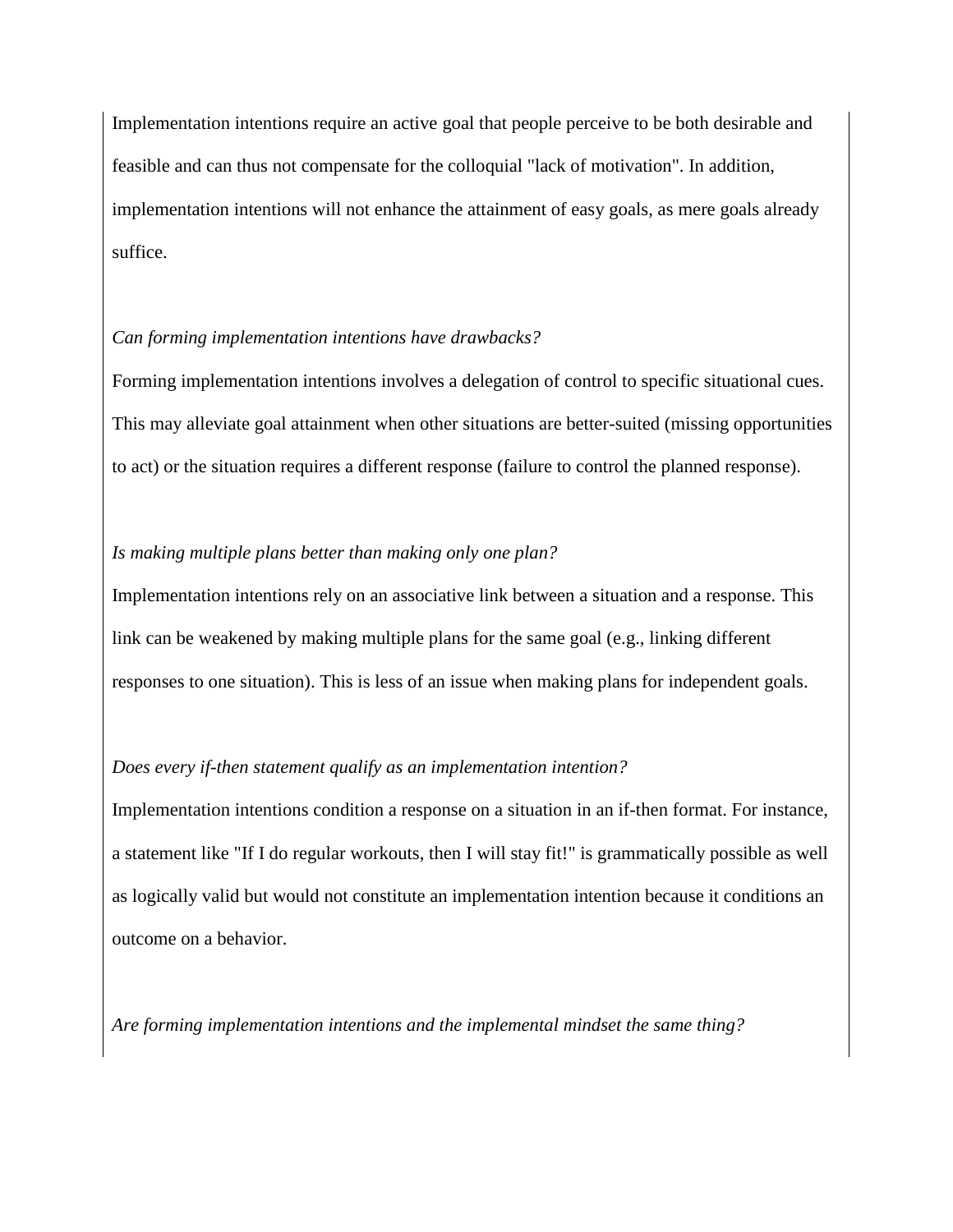Whereas MAP constitutes a theory that combines motivation and volition, implementation intention theory describes a self-regulation strategy that can be used to achieve goals. Although often confused, implementation intentions are not confined to the preactional phase during which an implemental mindset is usually activated. For instance, implementation intentions like "If I have to make a decision, then I will deliberate thoroughly" can trigger a more open-minded way of processing information during the predecisional phase.

#### <span id="page-20-0"></span>*Application*

Implementation intentions are a self-regulation strategy that should help people to attain their goals across various domains. In line with this assertion, accumulating research shows that implementation intentions enhance goal attainment in domains like healthy eating (Adriaanse, Vinkers, De Ridder, Hox, & De Wit, 2011), engaging in physical activity (Bélanger-Gravel, Godin, & Amireault, 2013), and reducing alcohol consumption (Cooke & Lowe, 2016). Moreover, implementation intentions are effective among people suffering from psychological disorders like dementia or depression (Toli, Webb, & Hardy, 2015) and they have been shown to facilitate cognitive processes that are important across domains, such as remembering to perform certain actions at a future point in time (Chen et al., 2015). These examples all pertain to applications in which implementation intentions have been studied comprehensively already and meta-analytic evidence for their beneficial effects is available (Gollwitzer, 2014).

Yet, there are still many other fields of application for which implementation intention effects have to be established. One example is the ability to endure physical performance over extended periods of time, a characteristic feature of various work-related activities (e.g., in hospitals or factories) and prototypically required in many athletic activities (e.g., running, swimming, cycling). Given the beneficial effects of implementation intentions in many domains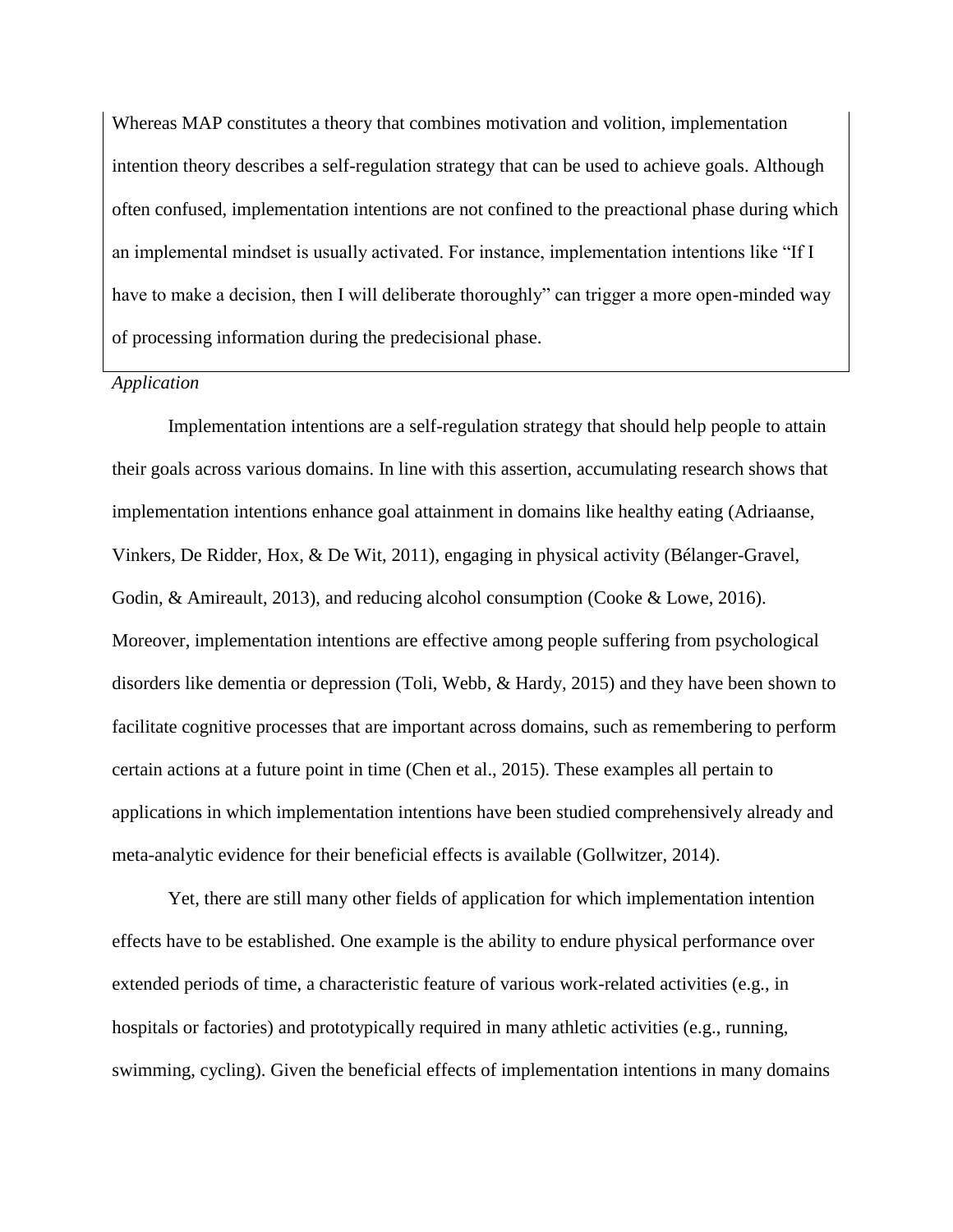and for diverse populations, it is plausible that people can use them to deal with the various selfregulation demands encountered during endurance tasks, like dealing with muscle pain, feelings of exertion, fatigue, and urges to quit. In partial support of this reasoning, initial studies have shown that implementation intentions can indeed modulate endurance-related sensations (Bieleke & Wolff, 2017; Wolff et al., 2018) and may even enhance performance (Thürmer, Wieber, & Gollwitzer, 2017). However, implementation intentions failed to enhance performance in some endurance tasks and even had undesired effects on perceptions of effort and pain in one study (Bieleke & Wolff, 2017). This suggests that implementation intentions must be carefully tailored to different areas of applications, and that their effectiveness in one domain cannot be simply deduced from their effectiveness in other domains (Wolff, Bieleke, & Schüler, 2019).

# <span id="page-21-0"></span>**Example study: Bridging the intention–behavior gap: Inducing implementation intentions through persuasive appeals (Fennis, Adriaanse, Stroebe, & Pol, 2011)**

Implementation intentions have been used in a number of field studies. Among others, there have been field studies on the effect of implementation intentions on attendance of cervical cancer screenings (Sheeran & Orbell, 2000), fruit and vegetable intake (Chapman, Armitage, & Norman, 2009), or recycling behavior of employees (Holland, Aarts, & Langendam, 2006). In the following, we want to describe a field study testing the effect of implementation intentions in the domain of consumer psychology. Fennis, Adriaanse, Stroebe, and Pol (2011) investigated whether the presentation of cue-response links on a webpage can stimulate consumers to spontaneously form implementation intentions and consequently opt for sustainable food products. They instructed 217 participants (mean age  $= 24.5$  years,  $SD = 7.6$  years) to visit a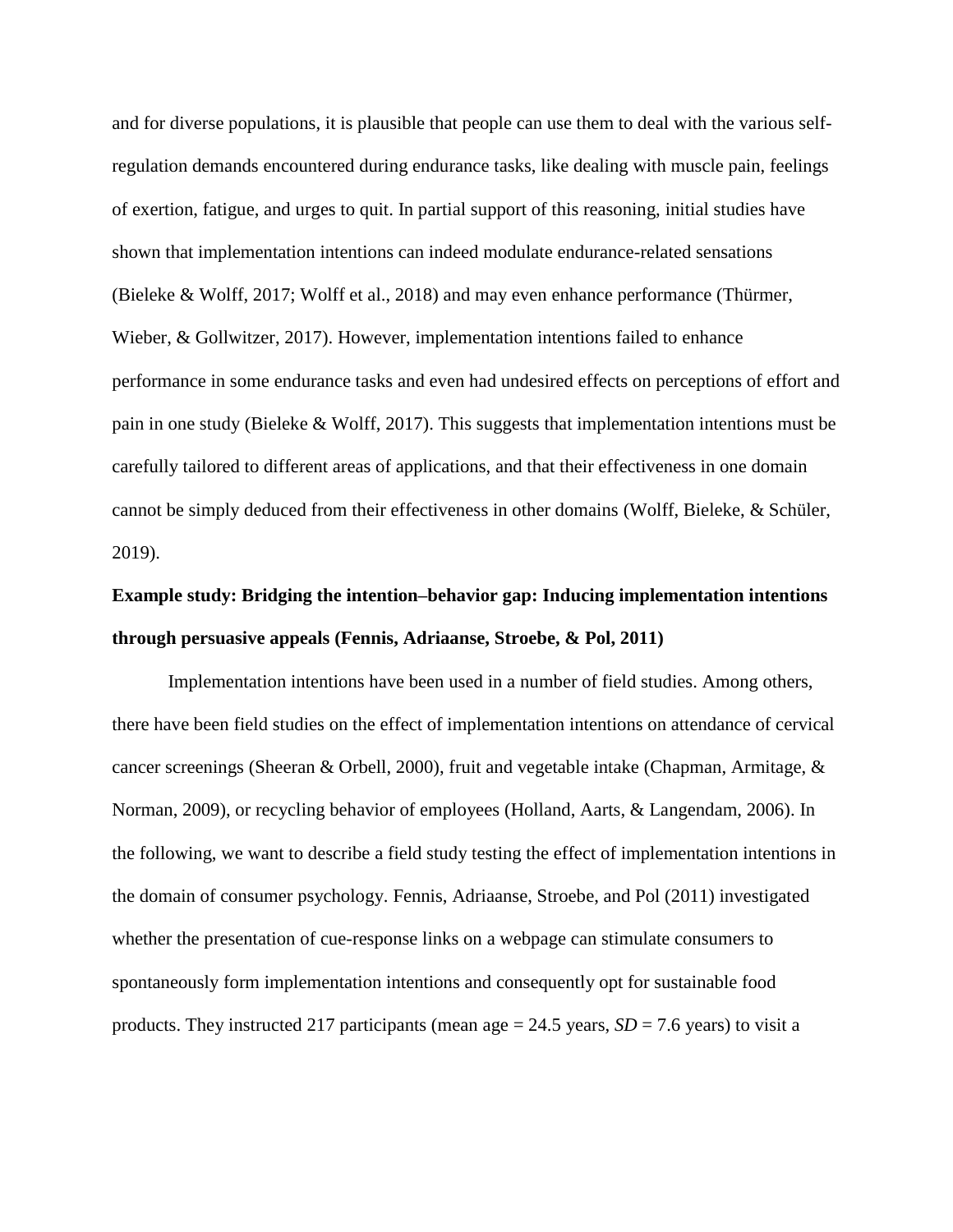webpage advocating sustainable consumption and assigned participants to one of four different versions of this webpage.

First, for one half of the participants (goal-intention condition), the webpage described a fair-trade pocket guide showing ways to increase the sustainability of one's consumption. For the other half of the participants (goal-intention  $+$  implementation intention condition), the webpage additionally listed critical situations in which one should exhibit the goal-directed behavior of checking the pocket guide. This was thought to prompt participants to construct if-then situationresponse links. Second, the vividness of the information was manipulated within each condition. One half of participants (high-vividness condition) read the fictitious story of a female student who described how shocked she was upon learning about the unsustainable or unfair manufacturing process of some products (e.g., poor working conditions, damage to the environment). She decided to buy only sustainable products from now on and described how the use of the pocket guide will help her doing that. Furthermore, the critical situations to use the pocket guide were also described as stemming from her personal experience with using the guide. The other half of participants (low-vividness condition) received similar information, which was presented using bullet points and not a personal narration of a student they potentially identify with. The authors hypothesized that the more vivid the presentation of the information is, the more likely participants will be to adapt their behavior. Moreover, the more vivid and practical the cue-response links are, the more likely participants will form implementation intentions, which in turn will facilitate the attainment of the goal to consume sustainably.

One week after all participants received the pocket guide, the experimenters contacted the participants and asked them to register which food products they bought over the week. For this purpose, a list of 30 different categories and the leading brands per category was assembled and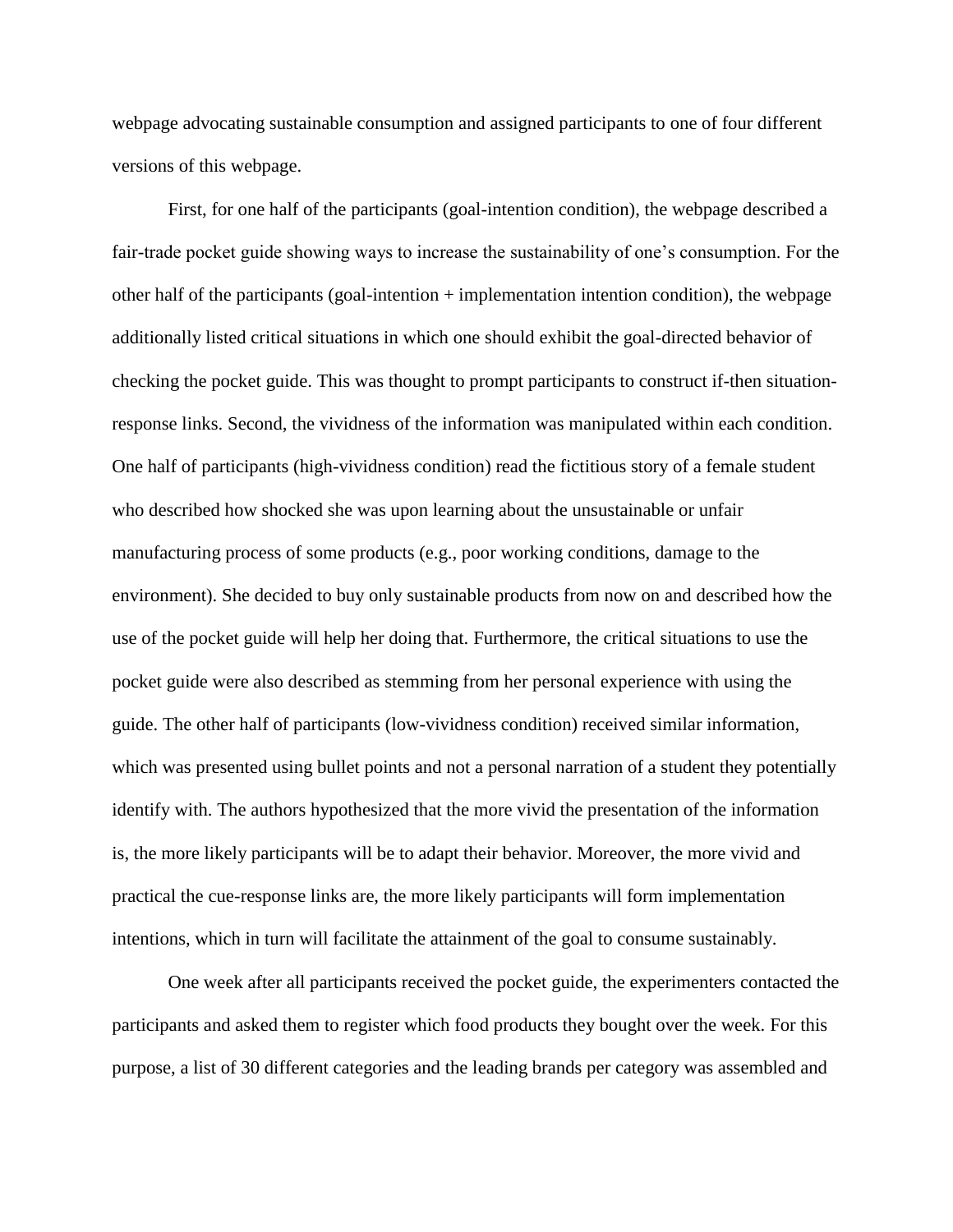distributed. Participants then indicated which brands they had bought per category. Results show that including the cue-response link in the description of the pocket guide increased purchases of sustainable products on average by one item. Vividness on its own was not a significant factor in predicting the amount of sustainable purchases. However, the interaction between both experimental conditions reached statistical significance. Follow-up analyses show that whereas information low in vividness was less likely to influence consumer behavior independent of whether it included implementation-intention-like cue-response links or not, the inclusion of cueresponse links in highly vivid information more than doubled the number of sustainable product purchases. To rule out the alternative explanation that participants in the goal intention + implementation intention condition merely bought more products in total and thus had more sustainable products in their shopping carts, the authors calculated a ratio of sustainable to regular products. Mirroring the results on the mere amount of sustainable choices, the ratio of sustainable to regular products bought by participants receiving information low in vividness was around 0.30 for both goal conditions. Participants who were in the goal intention  $+$ implementation intention condition, however, had a ratio of 0.58 meaning that for every two regular items, they bought one sustainable item.

Taken together, this field study shows that the self-regulation strategy of forming implementation intentions can increase goal attainment among participants who only read about someone else doing it.

#### <span id="page-23-0"></span>**Summary**

• Goal pursuit can be described by the succession of a predecisional, preactional, actional, and postactional phase. The decision in favor of one goal marks the metaphorical Rubicon, the switch from a motivational to a volitional focus.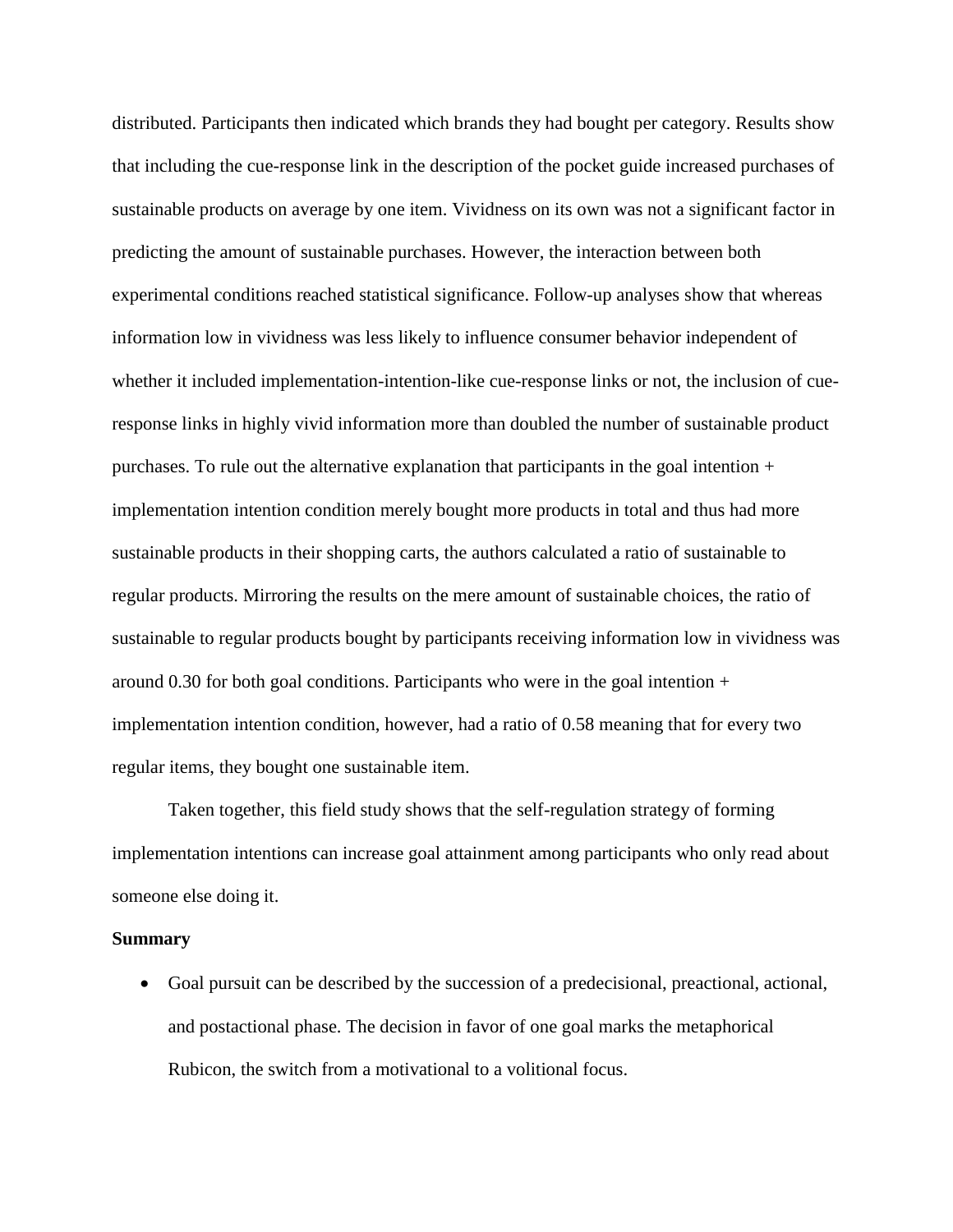- In the predecisional phase, individuals in a deliberative mindset partake in open-minded weighing of pros and cons for the goal in question. In the preactional phase, individuals in an implemental mindset are planning the steps needed for goal attainment.
- Implementation intentions (i.e., specific if-then plans) are often superior to mere goal intentions concerning goal attainment.
- The formulation of a critical situation (e.g., a suitable opportunity to act or an obstacle to overcome) in the if-part raises the chance of successful recognition and thus counteracts missing opportunities.
- Combining a critical situation with a suitable goal-directed response in the then-part creates an efficient link for initiating action, requiring no further act of conscious intent.
- Both mindset and implementation intention effects have been demonstrated in many domains, including health, sports, risk, or (social) cognition.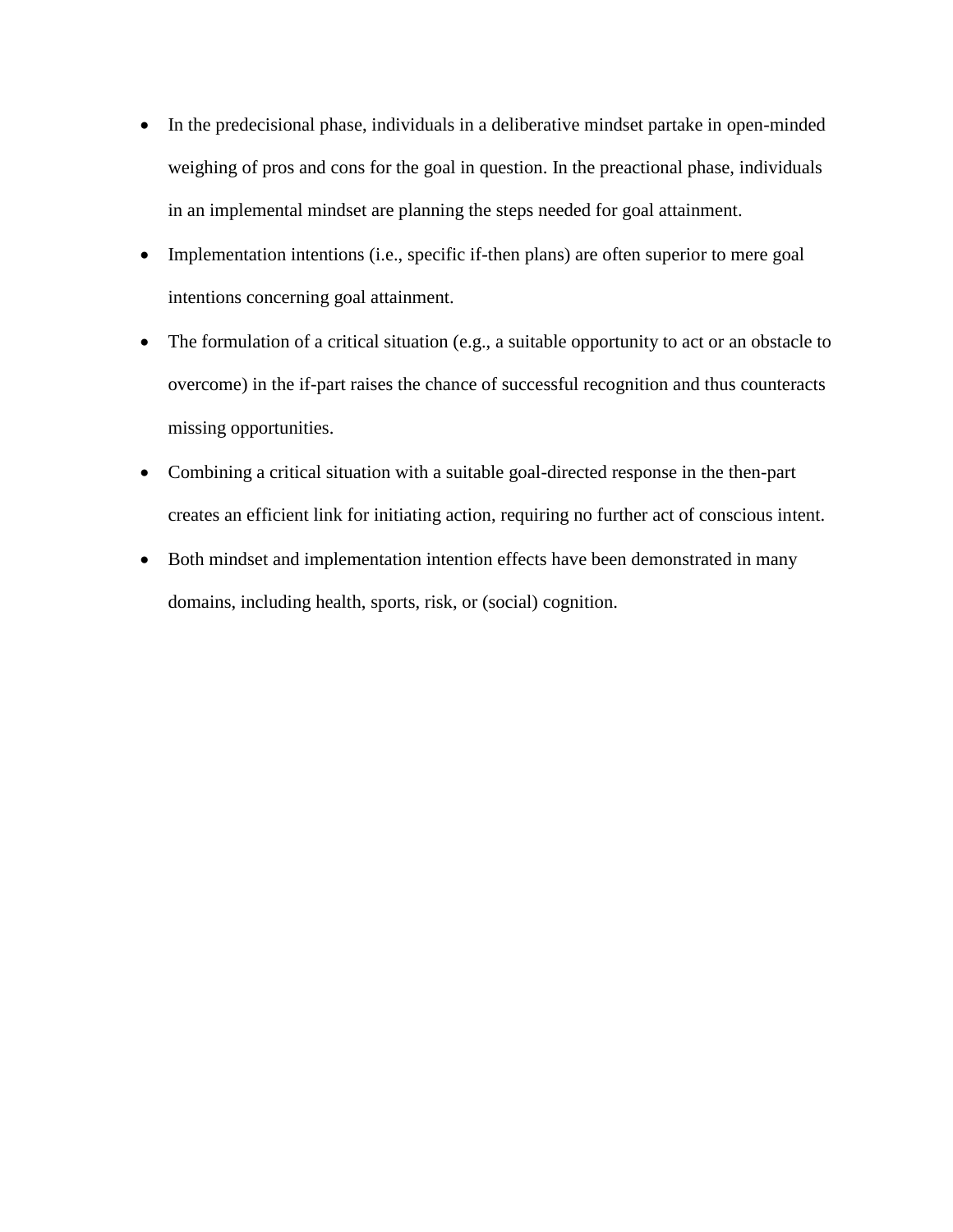#### <span id="page-25-0"></span>**Recommended reading**

Gollwitzer, P. M. (2012). Mindset theory of action phases. In P. Van Lange, A. W. Kruglanski, & E. T. Higgins, *Handbook of theories of social psychology* (pp. 526–545). London: Sage Publications. doi:10.4135/9781446249215.n26 Gollwitzer, P. M. (2014). Weakness of the will: Is a quick fix possible? *Motivation and Emotion*, *38*, 305–322. doi:10.1007/s11031-014-9416-3 Gollwitzer, P. M., & Sheeran, P. (2006). Implementation intentions and goal achievement: A meta-analysis of effects and processes. *Advances in Experimental Social Psychology*, *38*, 69– 119. doi:10.1016/s0065-2601(06)38002-1 Hagger, M. S., & Luszczynska, A. (2014). Implementation intention and action planning interventions in health contexts: State of the research and proposals for the way forward. *Applied Psychology: Health and Well-Being*, *6*, 1–47. doi: 10.1111/aphw.12017 Hermann, M., & Brandstätter, V. (2015). Action crises and goal disengagement: Longitudinal evidence on the predictive validity of a motivational phase in goal striving. *Motivation Science*, *1*, 121–136. doi: 10.1037/mot0000016

Wieber, F., Thürmer J. L., & Gollwitzer, P. M. (2015) Promoting the translation of intentions into action by implementation intentions: Behavioral effects and physiological correlates. *Frontiers in Human Neuroscience*, *9*. doi: 10.3389/fnhum.2015.00395

### <span id="page-25-1"></span>**Guiding answers to questions in the chapter**

1. Q (with Box 1.1): When you try to think about your past goals and goal strivings, which aspects may be missing in the model?

A: As a vehicle for research, MAP has to weigh parsimony against explanatory power. Thus, to be able to generalize unto a wide array of goal pursuits, some other aspects may be missing. For instance, MAP is focused on the cognitive aspects of goal pursuit and is relatively mute on emotional aspects of goal pursuit. Furthermore, it is directional by nature, proposing a fixed order in which phases are surpassed which may not be the case for every goal pursuit in daily life.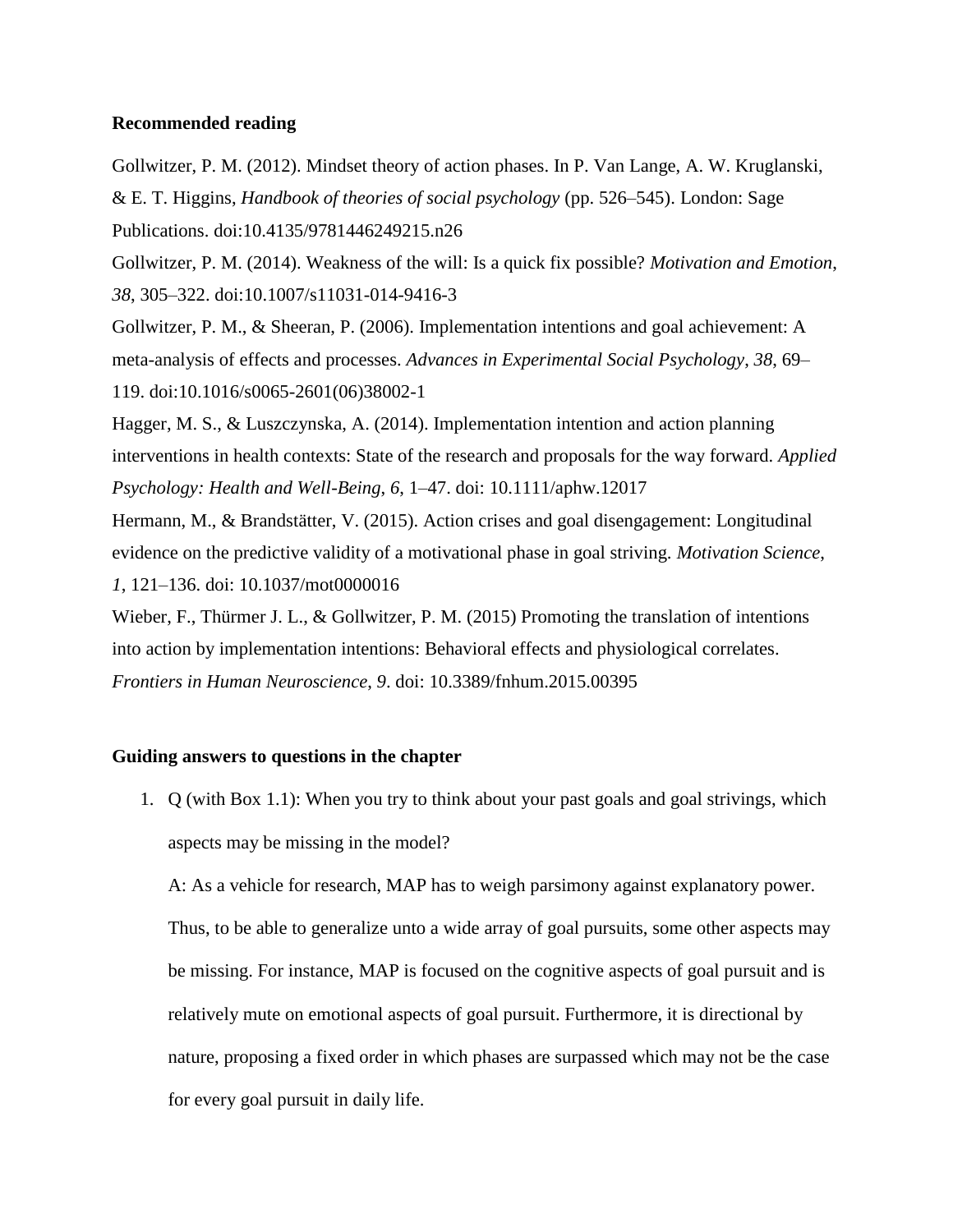2. Q (with Box 1.3): At what point of MAP would Tierney have located the US president? What are institutional safeguards to prevent such overconfidence?

A: By saying that Trump has crossed the Rubicon, Tierney implicates that the US president switched from an open-minded predecisional action phase to later, more closedminded action phases. A sincere renewed deliberation of arguments in favor and against further investment, for instance by actors who take a watchtower perspective may help to prevent such overconfidence. In addition, turnover in responsible decision-makers caused by term limits can lead to such redeliberating.

3. Q (with Box 1.4): Think about your past New Year's resolutions (or those of your friends). Were they specified as a goal intention? How could a corresponding implementation intention look like?

A: A New Year's resolution that merely specifies a desired outcome or behavior is a goal intention. To create an implementation intention, one needs to specify when, where, and how to act towards this goal in an if-then plan.

4. Q (with Box 1.5): Making if-then plans is sometimes said to create "instant habits" (e.g., Gollwitzer, 1999). Think about how research on the cognitive processes instigated by forming implementation intentions might have given rise to this metaphor.

A: The metaphor refers to the finding that if-then planning automates behavior, such that the planned behavior is initiated immediately and efficiently when the critical situation is encountered. This resembles habitual behavior with the exception that the situationbehavior link between is established with a single voluntary act rather than learned over time.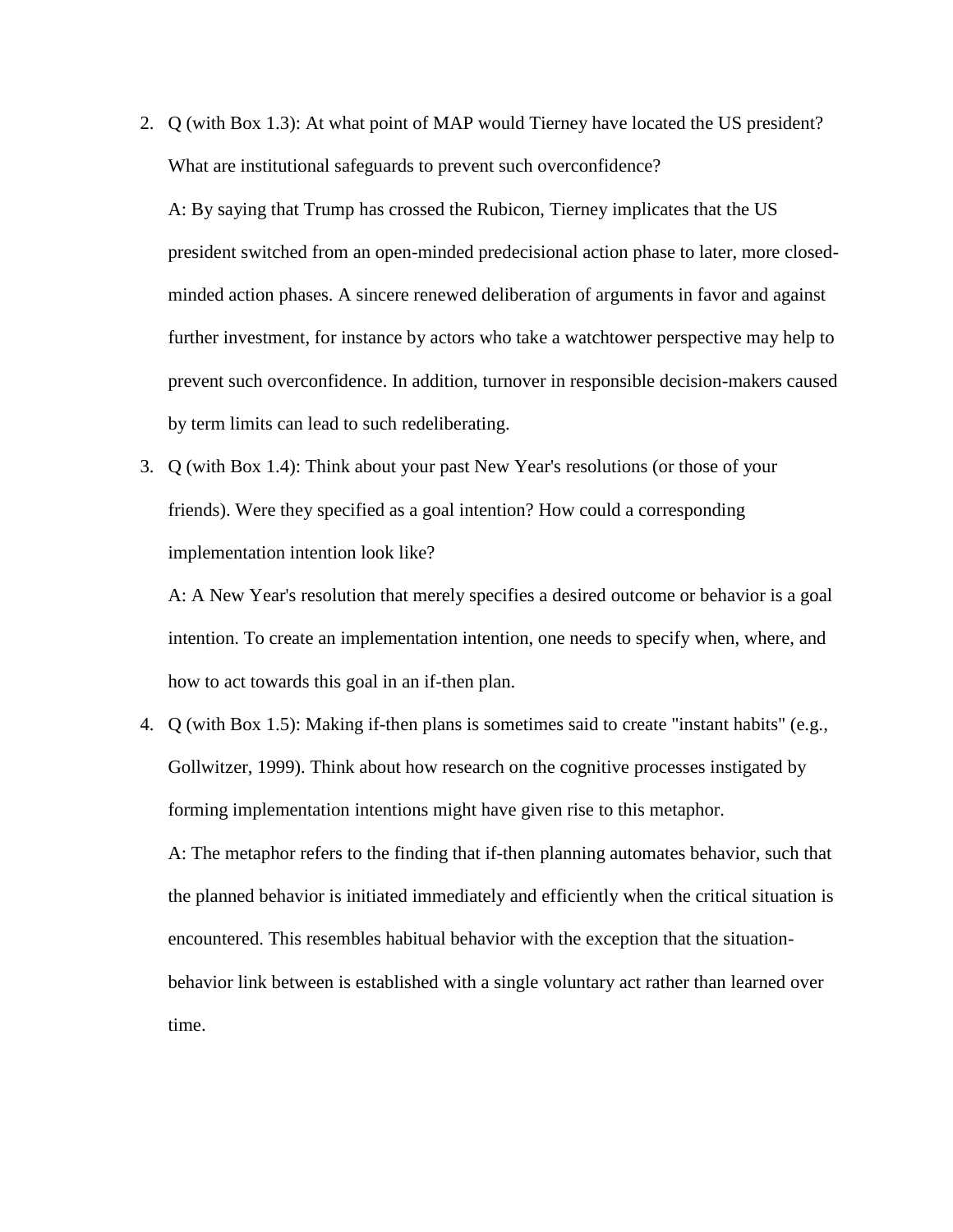#### <span id="page-27-0"></span>**References**

Aarts, H., Dijksterhuis, A., & Midden, C. (1999). To plan or not to plan? Goal achievement or interrupting the performance of mundane behaviors. *European Journal of Social Psychology, 29*, 971–979. doi:10.1002/(sici)1099-0992(199912)29:8<971::aidejsp963>3.3.co;2-1

Ach, N. (1935). *Analyse des Willens [The analysis of willing].* Berlin: Urban & Schwarzenberg.

- Achtziger, A., Bayer, U. C., & Gollwitzer, P. M. (2012). Committing to implementation intentions: Attention and memory effects for selected situational cues. *Motivation & Emotion, 36*, 287–303. doi:10.1007/s11031-011-9261-6
- Adriaanse, M. A., Vinkers, C. D., De Ridder, D. T., Hox, J. J., & De Wit, J. B. (2011). Do implementation intentions help to eat a healthy diet? A systematic review and metaanalysis of the empirical evidence. *Appetite, 56*, 183–193. doi:10.1016/j.appet.2010.10.012
- Bargh, J. A. (1994). The four horsemen of automaticity: Awareness, intention, efficiency, and control in social cognition. In R. S. Wyer, & T. K. Srull (Eds.), *Handbook of social cognition* (pp. 1–40). Hillsdale, NJ: Lawrence Erlbaum Associates, Inc.
- Bayer, U. C., & Gollwitzer, P. M. (2005). Mindset effects on information search in selfevaluation. *European Journal of Social Psychology, 35*, 313–327. doi:10.1002/ejsp.247
- Bayer, U. C., Achtziger, A., Gollwitzer, P. M., & Moskowitz, G. B. (2009). Responding to subliminal cues: Do if-then plans facilitate action preparation and initiation without conscious intent? *Social Cognition, 27*, 183–201. doi:10.1521/soco.2009.27.2.183
- Bélanger-Gravel, A., Godin, G., & Amireault, S. (2013). A meta-analytic review of the effect of implementation intentions on physical activity. *Health Psychology Review, 7*, 23–54. doi:10.1080/17437199.2011.560095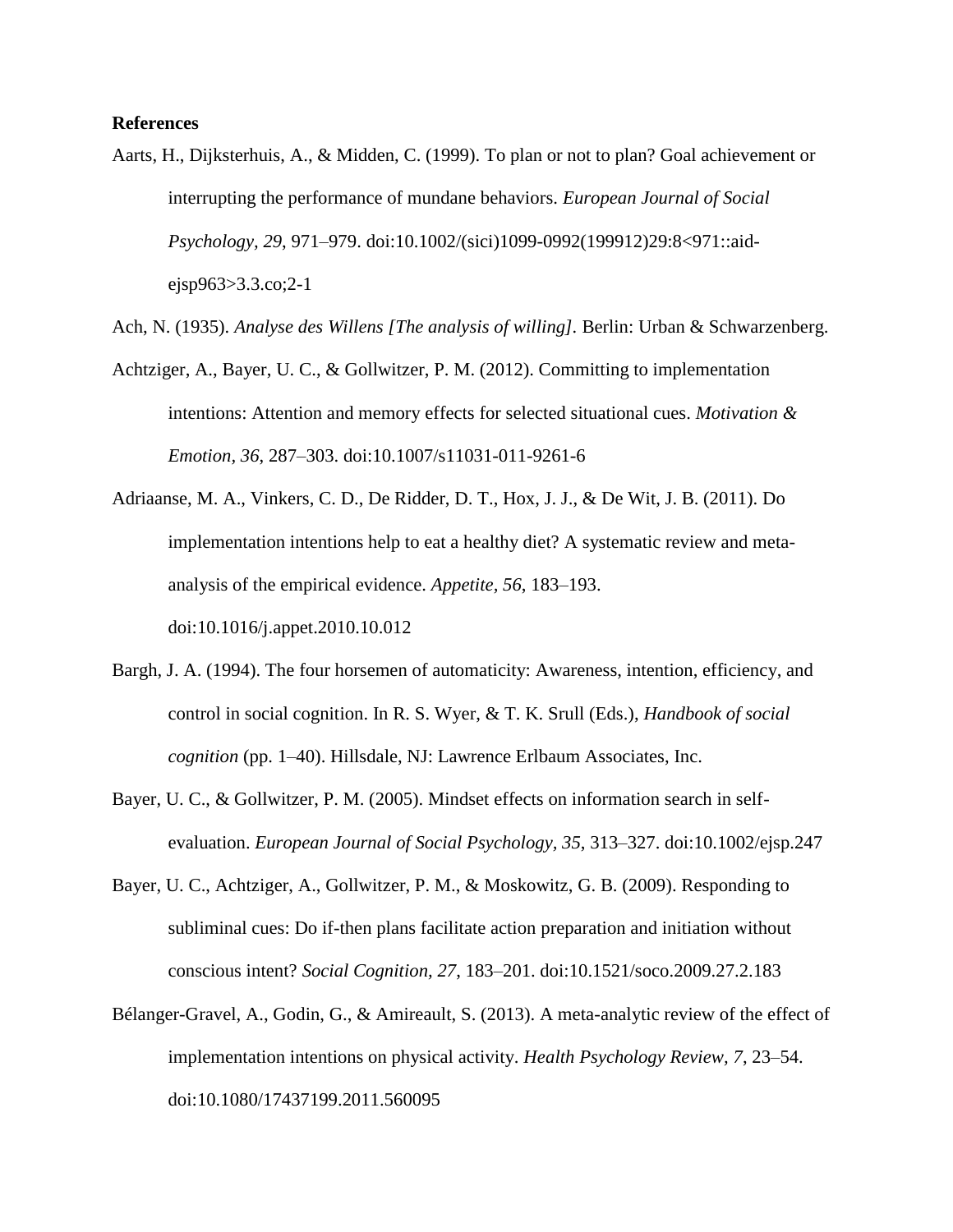- Bieleke, M., & Wolff, W. (2017). That escalated quickly Planning to ignore RPE can backfire. *Frontiers in Physiology, 8*. doi:10.3389/fphys.2017.00736
- Brandstätter, V., & Frank, E. (2002). Effects of deliberative and implemental mindsets on persistence in goal-directed behavior. *Personality and Social Psychology Bulletin, 28*, 1366–1378. doi:10.1177/014616702236868
- Brandstätter, V., & Schüler, J. (2013). Action crisis and cost–benefit thinking: A cognitive analysis of a goal-disengagement phase. *Journal of Experimental Social Psychology, 49*, 543–553. doi:10.1016/j.jesp.2012.10.004
- Brandstätter, V., Giesinger, L., Job, V., & Frank, E. (2015). The role of deliberative versus implemental mindsets in time prediction and task accomplishment. *Social Psychology, 46*, 104–115. doi:10.1027/1864-9335/a000231
- Brandstätter, V., Herrmann, M., & Schüler, J. (2013). The struggle of giving up personal goals: Affective, physiological, and cognitive consequences of an action crisis. *Personality and Social Psychology Bulletin, 39*, 1668–1682. doi:10.1177/0146167213500151
- Brandstätter, V., Lengfelder, A., & Gollwitzer, P. M. (2001). Implementation intentions and efficient action initiation. *Journal of Personality and Social Psychology, 81*, 946–960. doi:10.1037//0022-3514.81.5.946
- Büttner, O. B., Wieber, F., Schulz, A. M., Bayer, U. C., Florack, A., & Gollwitzer, P. M. (2014). Visual attention and goal pursuit: Deliberative and implemental mindsets affect breadth of attention. *Personality and Social Psychology Bulletin, 40*, 1248–1259. doi:10.1177/0146167214539707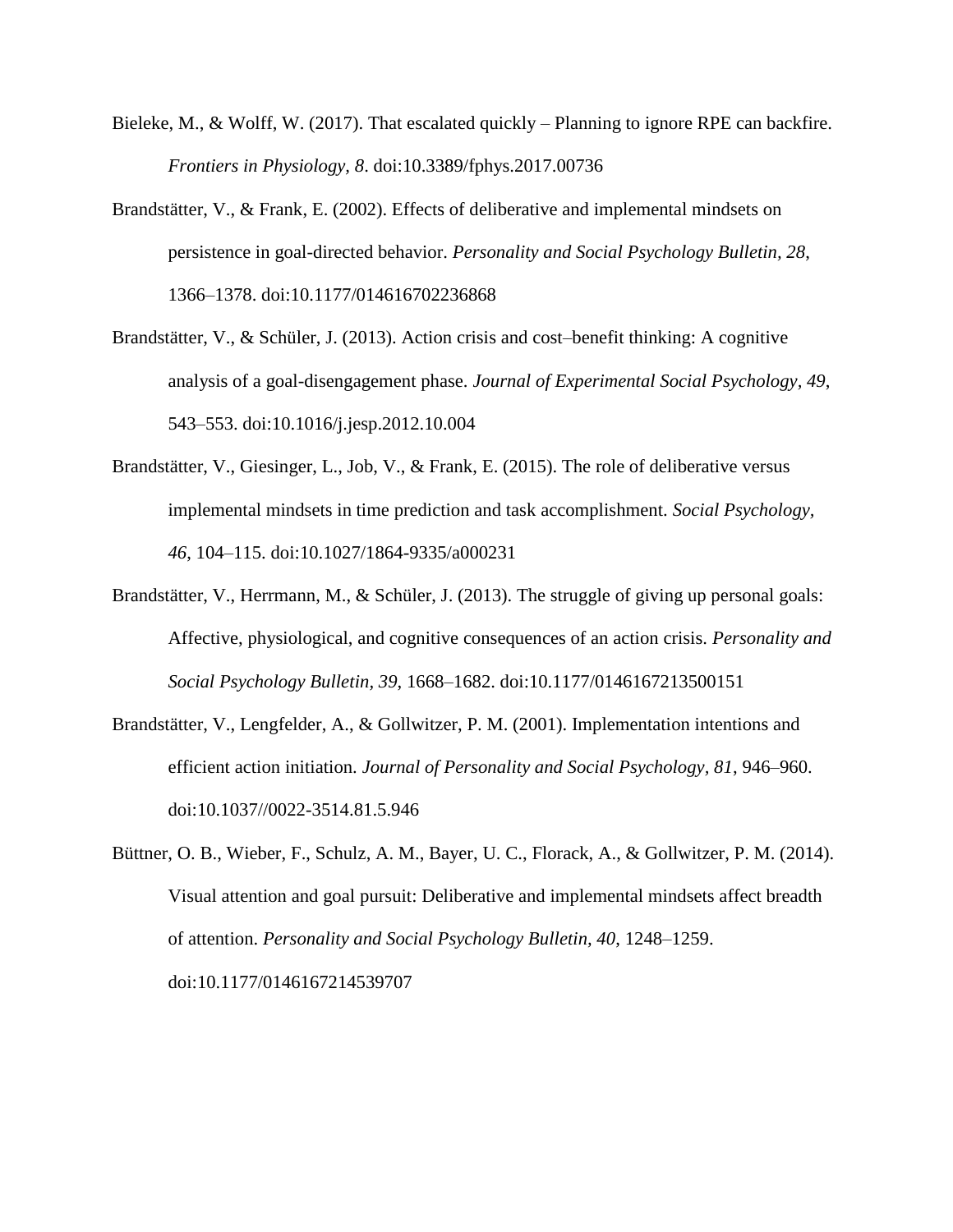- Chapman, J., Armitage, C. J., & Norman, P. (2009). Comparing implementation intention interventions in relation to young adults' intake of fruit and vegetables. *Psychology and Health, 24*, 317–332. doi:10.1080/08870440701864538
- Chen, X., Wang, Y., Liu, L., Cui, J., Gan, M., Shum, D. H., & Chan, R. C. (2015). The effect of implementation intention on prospective memory: A systematic and meta-analytic review. *Psychiatry Research, 226*, 14–22. doi:10.1016/j.psychres.2015.01.011
- Cooke, R., & Lowe, H. (2016). Do implementation intentions reduce alcohol consumption? A meta-analysis. *European Health Psychologist, 18*, 1055.
- Delanoë-Gueguen, S., & Fayolle, A. (2018). Crossing the entrepreneurial Rubicon: A longitudinal investigation. *Journal of Small Business Management*. doi:10.1111/jsbm.12419
- Dennehy, T. C., Ben-Zeev, A., & Tanigawa, N. (2014). 'Be prepared': An implemental mindset for alleviating social-identity threat. *British Journal of Social Psychology, 53*, 585–594. doi:10.1111/bjso.12071
- Fennis, B. M., Adriaanse, M. A., Stroebe, W., & Pol, B. (2011). Bridging the intention–behavior gap: Inducing implementation intentions through persuasive appeals. *Journal of Consumer Psychology, 21*, 302–311. doi:10.1016/j.jcps.2010.12.003
- Fennis, B. M., Adriaanse, M. A., Stroebe, W., & Pol, B. (2011). Bridging the intention–behavior gap: Inducing implementation intentions through persuasive appeals. *Journal of Consumer Psychology, 21*, 302–311. doi:10.1016/j.jcps.2010.12.003
- Fujita, K., Gollwitzer, P. M., & Oettingen, G. (2007). Mindsets and pre-conscious openmindedness to incidental information. *Journal of Experimental Social Psychology, 43*, 48–61. doi:10.1016/j.jesp.2005.12.004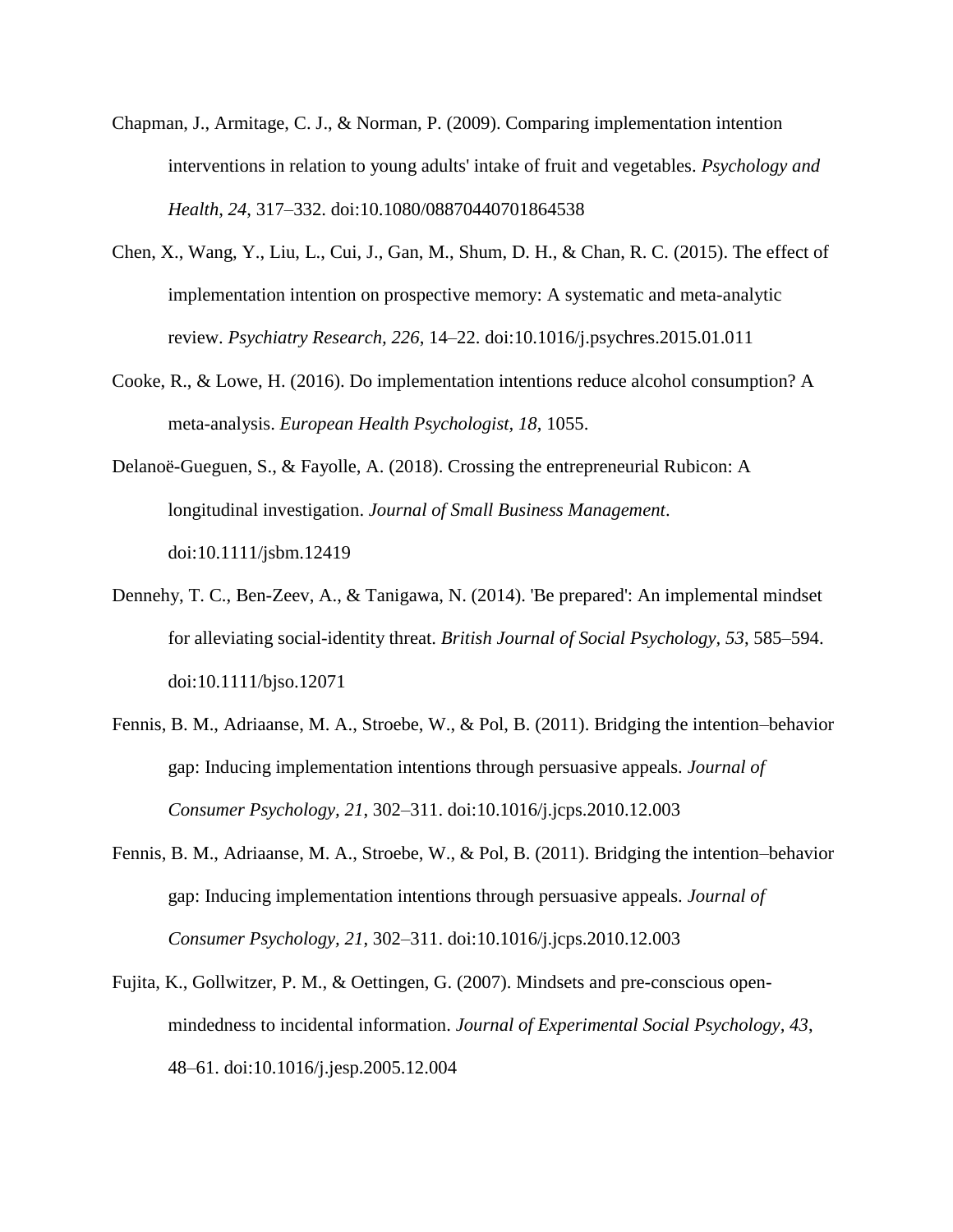- Gawrilow, C., & Gollwitzer, P. M. (2008). Implementation intentions facilitate response inhibition in children with ADHD. *Cognitive Therapy and Research, 32*, 261–280. doi:10.1007/s10608-007-9150-1
- Ghassemi, M., Bernecker, K., Hermann, M., & Brandstätter, V. (2017). The process of disenagagement from personal goals: Reciprocal influences between the experience of action crisis and appraisals of goal desirability and attainability. *Personality and Social Psychology Bulletin, 43*, 524–537. doi:10.1177/0146167216689052
- Gollwitzer, P. M. (1990). Action phases and mind-sets. In T. E. Higgins, & R. M. Sorrentino (Eds.), *Handbook of motivation and cognition - foundations of social behavior Vol. 2* (pp. 53–92). New York: The Guilford Press.
- Gollwitzer, P. M. (1991). *Abwägen und Planen: Bewußtseinslagen in verschiedenen Handlungsphasen [Deliberating and planning: Mindsets in different action phases].* Goettingen: Hogrefe.
- Gollwitzer, P. M. (1993). Goal achievement: The role of intentions. *European Review of Social Psychology, 4*, 141–185. doi:10.1080/14792779343000059
- Gollwitzer, P. M. (1999). Implementation intentions: Strong effects of simple plans. *American Psychologist, 54*, 493–503. doi:10.1037/0003-066x.54.7.493
- Gollwitzer, P. M. (2012). Mindset theory of action phases. In P. Van Lange, A. W. Kruglanski, & E. T. Higgins (Eds.), *Handbook of theories of social psychology* (pp. 526–545). London: Sage Publications. doi:10.4135/9781446249215.n26
- Gollwitzer, P. M. (2014). Weakness of the will: Is a quick fix possible? *Motivation and Emotion, 38*, 305–322. doi:10.1007/s11031-014-9416-3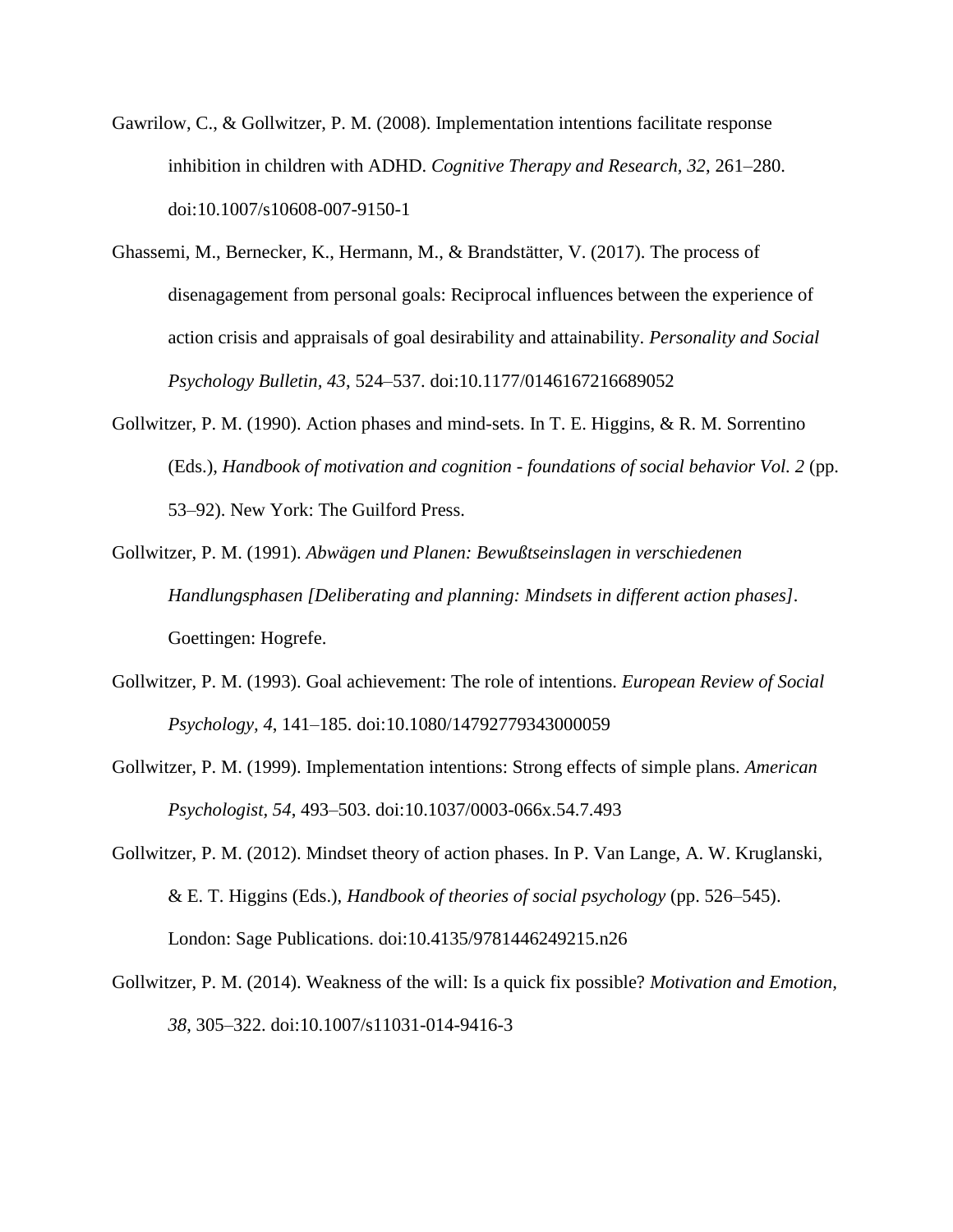- Gollwitzer, P. M., & Brandstätter, V. (1997). Implementation intentions and effective goal pursuit. *Journal of Personality and Social Psychology, 73*, 186–199. doi:10.1037//0022- 3514.73.1.186
- Gollwitzer, P. M., & Keller, L. (2016). Mindset Theory. In V. Zeigler-Hill, & T. K. Shackelford (Eds.), *Encyclopedia of personality and individual differences* (pp. 1–8). Cham: Springer. doi:10.1007/978-3-319-28099-8\_1141-1
- Gollwitzer, P. M., & Kinney, R. F. (1989). Effects of deliberative and implemental mind-sets on illusion of control. *Journal of Personality and Social Psychology, 56*, 531–542. doi:10.1037//0022-3514.56.4.531
- Gollwitzer, P. M., & Sheeran, P. (2006). Implementation intentions and goal achievement: A meta-analysis of effects and processes. *Advances in Experimental Social Psychology, 38*, 69–119. doi:10.1016/s0065-2601(06)38002-1
- Gollwitzer, P. M., Sheeran, P., Trötschel, R., & Webb, T. L. (2011). Self-regulation of behavioral priming effects. *Psychological Science, 22*, 901–907. doi:10.1177/0956797611411586
- Heckhausen, H., & Gollwitzer, P. M. (1987). Thought contents and cognitive functioning in motivational versus volitional states of mind. *Motivation and Emotion, 2*, 101–120. doi:10.1007/bf00992338
- Holland, R. W., Aarts, H., & Langendam, D. (2006). Breaking and creating habits on the working floor: A field-experiment on the power of implementation intentions. *Journal of Experimental Social Psychology, 42*, 776–783. doi:10.1016/j.jesp.2005.11.006
- Hügelschäfer, S., & Achtziger, A. (2014). On confident men and rational women: It's all on your mind(set). *Journal of Economic Psychology, 41*, 31–44. doi:10.1016/j.joep.2013.04.001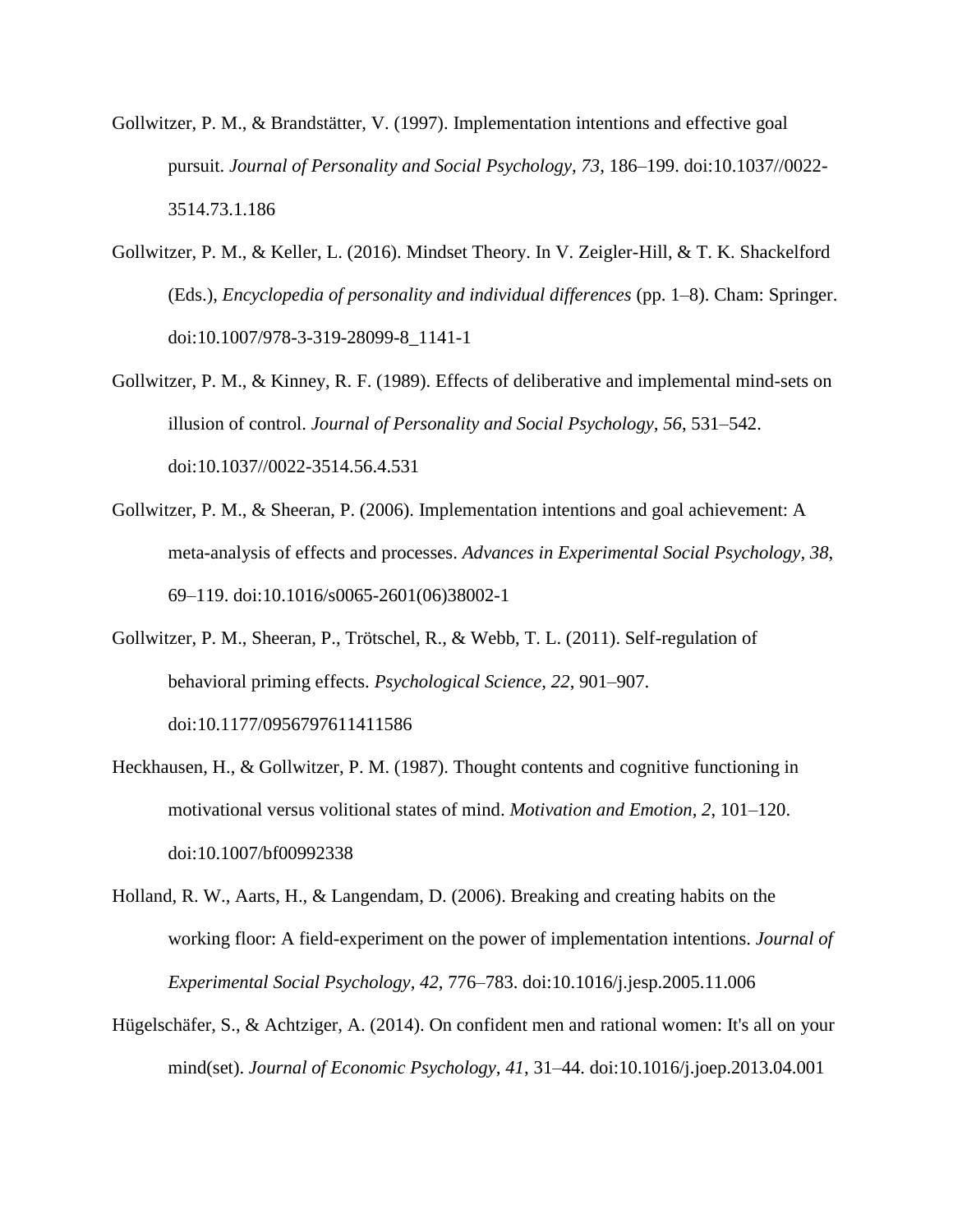- Janczyk, M., Dambacher, M., Bieleke, M., & Gollwitzer, P. M. (2015). The benefit of no choice: Goal-directed plans enhance perceptual processing. *Psychological Research, 79*, 206– 220. doi:10.1007/s00426-014-0549-5
- Jansen, L. A. (2014). Mindsets, informed consent, and research. *Hastings Cent Rep., 44*, 25–32. doi:10.1002/hast.237
- Johnson, D. D., & Tierney, D. (2001). The Rubicon theory of war: How the path to conflict reaches the point of no return. *International Security, 36*, 7–40. doi:10.1162/isec\_a\_00043
- Keller, L., & Gollwitzer, P. M. (2017). Mindsets affect risk perceptions and risk-taking behavior - Optimistic bias and the BART. *Social Psychology, 48*, 135–147. doi:10.1027/1864- 9335/a000304
- Kille, D. (2015). Who gets you going and who keeps you going: Motivational relevance determines role model effectiveness. *UWSpace. http://hdl.handle.net/10012/9136*.
- Korzaan, M., & Harris, A. (2017). Understanding predictors of over-optimism in IS project teams. *Journal of Computer Information Systems*. doi:10.1080/08874417.2017.1400930
- Kwan, B. M., Bryan, A. D., & Sheeran, P. (2018). The dynamics of success and failure: How post-behaviour evaluations relate to subsequent exercise intentions and behaviour. *Psychology & Health*. doi:10.1080/08870446.2018.1429612
- Legrand, E., Bieleke, M., Gollwitzer, P. M., & Mignon, A. (2017). Nothing will stop me? Flexibly tenacious goal striving with implementation intentions. *Motivation Science, 3*, 101–118. doi:10.1037/mot0000050
- Lengfelder, A., & Gollwitzer, P. M. (2001). Reflective and reflexive action control in patients with frontal lobe lesions. *Neuropsychology, 81*, 80–100. doi:10.1037//0894-4105.15.1.80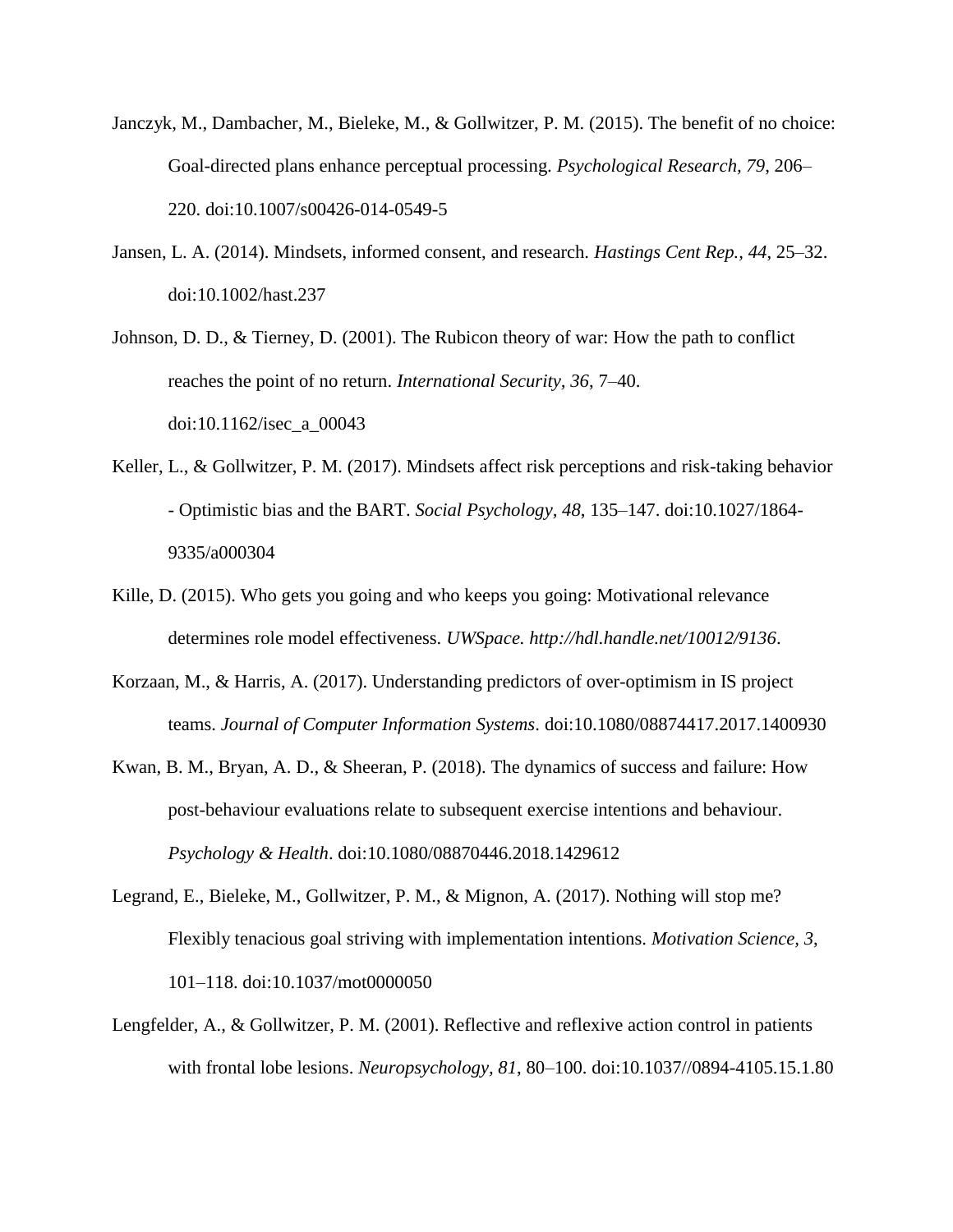- Lewin, K. (1926). Vorsatz, Wille und Bedürfnis [Intention, will, and need]. *Psychologische Forschung, 7*, 330–385. doi:10.1007/bf02424365
- Nenkov, G. Y. (2012). It's all in the mindset: Effects of varying psychological distance in persuasive messages. *Marketing Letters, 23*, 615–628. doi:10.1007/s11002-012-9166-5
- Nenkov, G. Y., & Gollwitzer, P. M. (2012). Pre- versus postdecisional deliberation and goal commitment: The positive effects of defensiveness. *Journal of Experimental Social Psychology, 48*, 106–121. doi:10.1016/j.jesp.2011.08.002
- Oettingen, G. (2012). Future thought and behaviour change. *European Review of Social Psychology, 23*, 1–63. doi:10.1080/10463283.2011.643698
- Oettingen, G., & Gollwitzer, P. M. (2018). Health behavior change by self-regulation of goal pursuit. In D. de Ridder, M. Adriaanse, & K. Fujita (Eds.), *The Routledge international handbook of self-control in health and well-being* (pp. 418–430). New York: Routledge.
- Orbell, S., & Sheeran, P. (2000). Motivational and volitional processes in action initiation: A field study of the role of implementation intentions. *Journal of Applied Social Psychology, 30*, 780–797. doi:10.1111/j.1559-1816.2000.tb02823.x
- Orbell, S., Hodgkins, S., & Sheeran, P. (1997). Implementation intentions and the theory of planned behavior. *Personality and Social Psychology Bulletin, 23*, 945–954. doi:10.1177/0146167297239004
- Parks-Stamm, E., Gollwitzer, P. M., & Oettingen, G. (2007). Action control by implementation intentions: Effective cue detection and efficient response initiation. *Social Cognition, 25*, 248–266. doi:10.1521/soco.2007.25.2.248
- Puca, R. M. (2001). Preferred difficulty and subjective probability in different action phases. *Motivation and Emotion, 25*, 307–326. doi:10.1023/a:1014815716476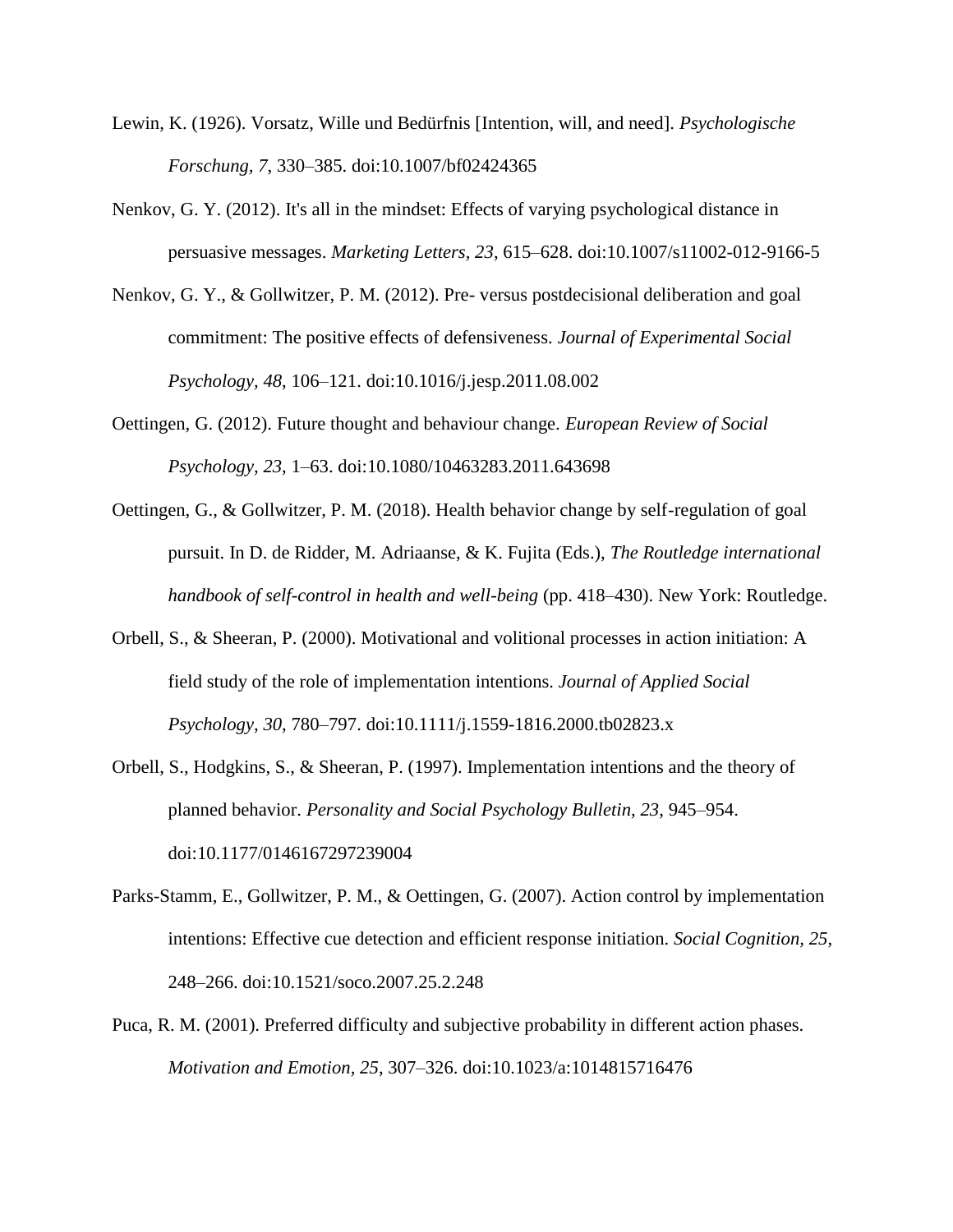- Rahn, J., Jaudas, A., & Achtziger, A. (2016a). To plan or not to plan mindset effects on visual attention in decision making. *Journal of Neuroscience, Psychology, and Economics, 9*, 109–120. doi:10.1037/npe0000056
- Rahn, J., Jaudas, A., & Achtziger, A. (2016b). A mind for money: Dynamic mindset effects on smart risk taking. *Journal of Neuroscience, Psychology, and Economics, 9*, 145–156. doi:10.1037/npe0000060
- Schweiger Gallo, I., Pfau, F., & Gollwitzer, P. M. (2012). Furnishing hypnotic instructions with implementation intentions enhances hypnotic responsiveness. *Consciousness and Cognition, 21*, 1023–1030. doi:10.1016/j.concog.2012.03.007
- Shah, J. Y., Friedman, R., & Kruglanski, A. W. (2002). Forgetting all else: On the antecedents and consequences of goal shielding. *Journal of Personality and Social Psychology, 83*, 1261–1280. doi:10.1037//0022-3514.83.6.1261
- Sheeran, P. (2002). Intention-behavior relations: A conceptual and empirical review. *European Review of Social Psychology, 12*, 1–36. doi:10.1080/14792772143000003
- Sheeran, P., & Orbell, S. (2000). Using implementation intentions to increase attendance for cervical cancer screening. *Health Psychology, 19*, 283–289. doi:10.1037/0278- 6133.19.3.283
- Sheeran, P., Webb, T. L., & Gollwitzer, P. M. (2005). The interplay between goal intentions and implementation intentions. *Personality and Social Psychology Bulletin, 31*, 87–98. doi:10.1177/0146167204271308
- Taylor, S. E., & Gollwitzer, P. M. (1995). Effects of mindset on positive illusions. *Journal of Personality and Social Psychology, 69*, 213–226. doi:10.1037//0022-3514.69.2.213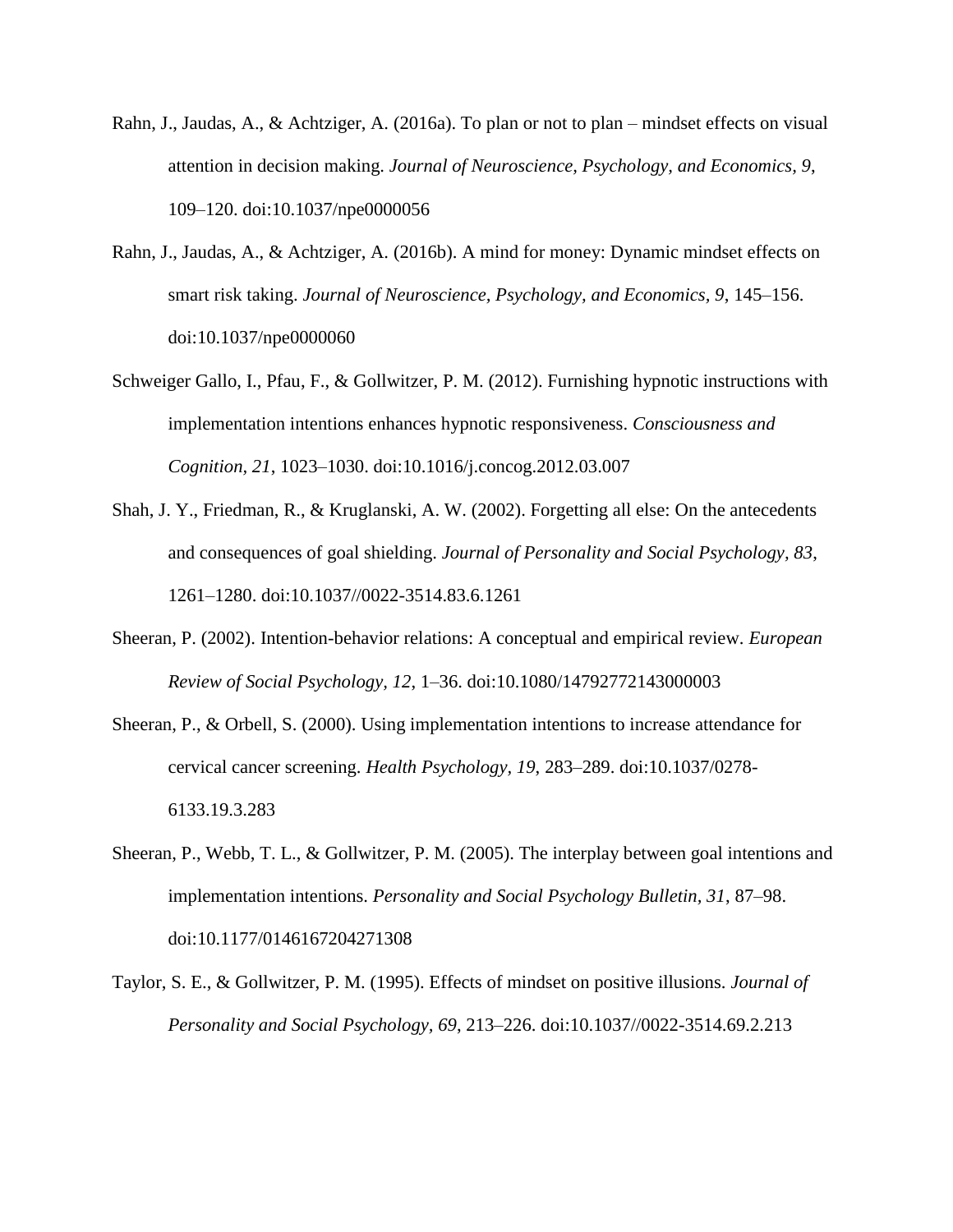Thürmer, J. L., Wieber, F., & Gollwitzer, P. M. (2017). Planning and performance in small groups: Collective implementation intentions enhance group goal striving. *Frontiers in Psychology, 8*. doi:10.3389/fpsyg.2017.00603

Tierney, D. (2017, April 9). *The logic of mission creep: How the Trump administration could get sucked further into Syria.* Retrieved from The Atlantic: https://www.theatlantic.com/international/archive/2017/04/the-logic-of-missioncreep/522438/

- Toli, A., Webb, T. L., & Hardy, G. E. (2015). Does forming implementation intentions help people with mental health problems to achieve goals? A meta-analysis of experimental studies with clinical and analogue samples. *British Journal of Clinical Psychology, 55*, 69–90. doi:10.1111/bjc.12086
- Webb, T. L., & Sheeran, P. (2006). Does changing behavioral intentions engender behavior change? A meta-analysis of the experimental evidence. *Psychological Bulletin, 132*, 249– 268. doi:10.1037/0033-2909.132.2.249
- Webb, T. L., & Sheeran, P. (2007). How do implementation intentions promote goal attainment? A test of component processes. *Journal of Experimental Psychology, 43*, 295–302. doi:10.1016/j.jesp.2006.02.001
- Wieber, F., & Sassenberg, K. (2006). I can't take my eyes off of it Attention attraction effects of implementation intentions. *Social Cognition, 24*, 723–752. doi:10.1521/soco.2006.24.6.723
- Wieber, F., Sezer, L. A., & Gollwitzer, P. M. (2014). Asking "why" helps action control by goals but not plans. *Motivation and Emotion, 38*, 65–78. doi:10.1007/s11031-013-9364-3